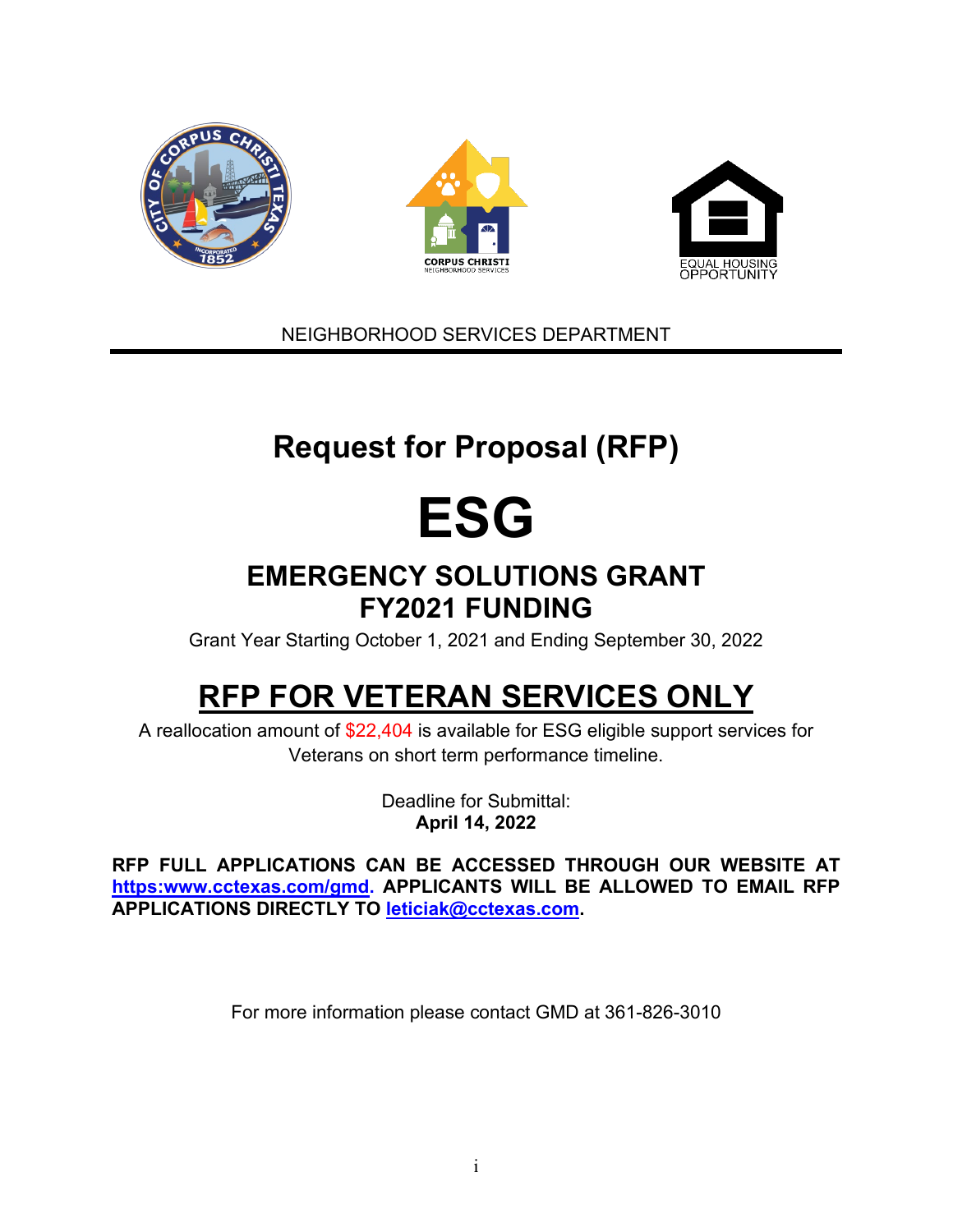#### **CITY OF CORPUS CHRISTI EMERGENCY SOLUTIONS GRANT (ESG) PROGRAM REQUEST FOR PROPOSAL (RFP) FULL APPLICATION FOR FUNDING FY2021 (10/1/21 – 9/30/22)**

The funding application contains materials needed to apply for Emergency Solutions Grant (ESG) funds through the City of Corpus Christi's Neighborhood Services Department. The packet includes:

#### **SECTION I: EMERGENCY SOLUTIONS GRANT PROGRAM**

ESG Background, Priorities, Specific Objectives, General Requirements, Evaluation Criteria and Department Structure

#### **SECTION II: ESG REQUEST FOR PROPOSAL GENERAL INFORMATION**

Activities Eligible for Consideration, Activities Ineligible for Consideration, Faith-Based Organizations, Definitions, FY2021 Consolidated Plan/Annual Action Plan Schedule

#### *RETURN SECTION III TO THE NEIGHBORHOOD SERVICES DEPARTMENT (NSD) DEPARTMENT*

#### **SECTION III**: **ESG REQUEST FOR PROPOSAL APPLICATION**

RFP Full Application Requirement List, Proposal Cover Sheet, Project Description and Description of Project Activities, Matching funds, Sources of funds for Operating Expenses, Disclosure of Interest, Resolution, ESG Funds Previously Received, and additional requested attachments.

For timely consideration of your proposal, please fill out the attached proposal application and email to:

> Leticia Kanmore, Grant Monitoring Division Manager Email to: leticiak@cctexas.com

**Electronical copies** of each **ESG** proposal application **(Section III)** must be received by email no later than **5:00 p.m.** on **Monday, April 14, 2022.** Please be sure your proposal application packet contains **ALL** the required materials and includes the requested essential information.

NOTE: PROPOSALS RECEIVED AFTER THE ABOVE DUE TIME AND DATE WILL NOT BE CONSIDERED. For questions or assistance, please contact Leticia Kanmore at 361-826- 3816.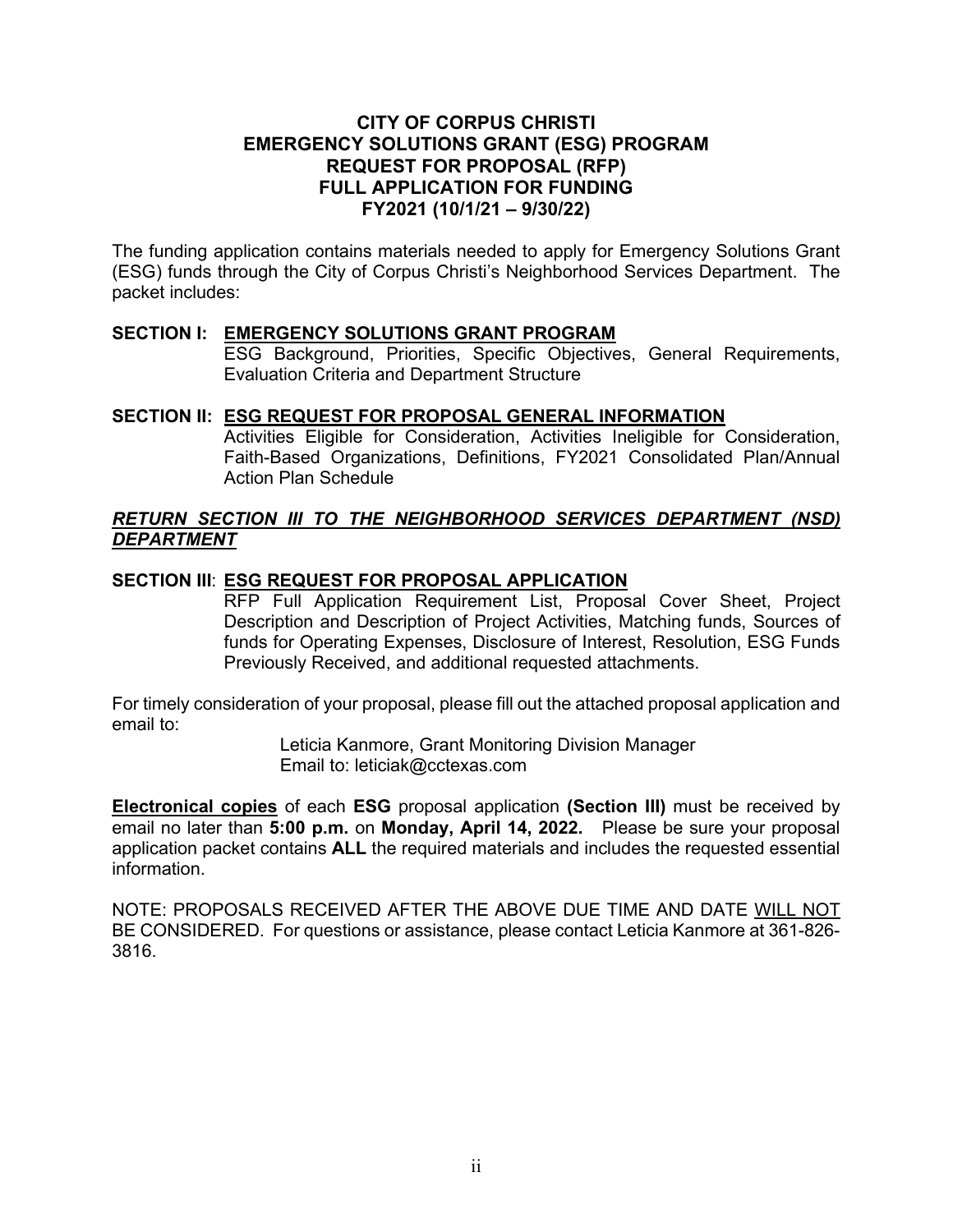# **SECTION I**

# **EMERGENCY SOLUTIONS GRANT PROGRAM**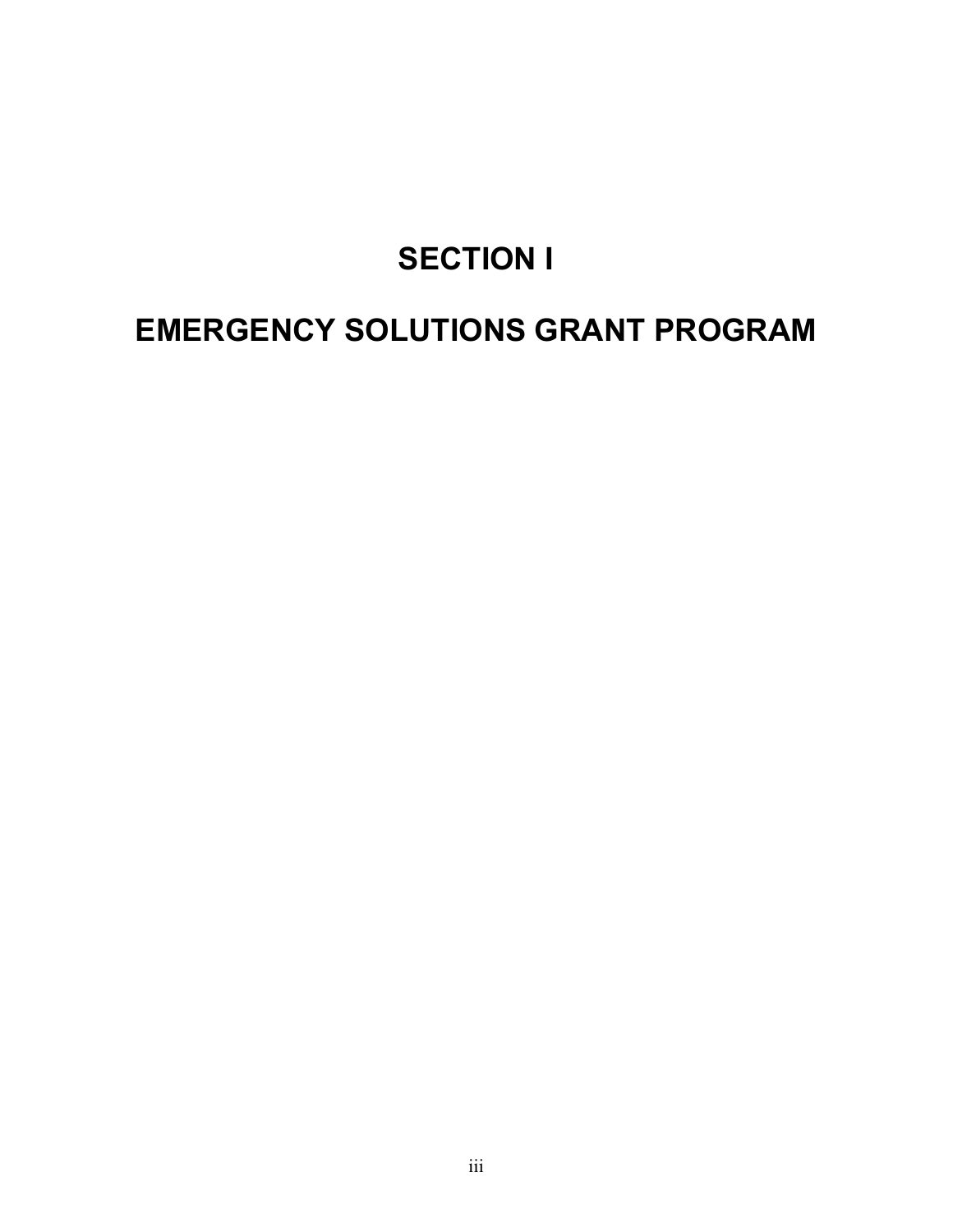#### **ESG/HEARTH BACKGROUND**

An Act to Prevent Mortgage Foreclosures and Enhance Mortgage Credit Availability was signed into law on May 20, 2009 (Public Law 111-22). The new law implements a variety of measures directed toward keeping individuals and families from losing their homes. Division B of the new law is the Homeless Emergency Assistance and Rapid Transition to Housing Act of 2009 (HEARTH Act). The HEARTH Act consolidates and amends three separate homeless assistance programs carried out under title IV of the McKinney-Vento Homeless Assistance Act (42 U.S.C. 11371 et seq.) (McKinney-Vento Act) into a single grant program that is designed to improve administrative efficiency and enhance response coordination and effectiveness in addressing the needs of homeless persons. The former Emergency Shelter Grant program is renamed the Emergency Solutions Grant program and revised to broaden existing emergency shelter and homelessness prevention 3 activities and to add rapid rehousing activities. The new Rural Housing Stability program replaces the Rural Homelessness Grant program. The HEARTH Act also codifies in law and enhances the Continuum of Care planning process, the coordinated response to addressing the needs of homelessness established administratively by HUD in 1995. HUD has commenced rulemaking to implement these new and revised programs, and this final rule is central to all of the HEARTH Act rules.

The City of Corpus Christi has approximately \$22,404 for the FY2021 Emergency Solutions Grant (ESG) Program. These funds will be awarded to community-based, nonprofit organizations providing emergency shelter and related services to the homeless, on a dollar-for-dollar match. Emergency Solutions Grant funds may be used for operations and maintenance, homeless prevention, essential support services and renovation/rehabilitation activities in connection with emergency shelters for the homeless. The City has opened up the Street Outreach category as an allowed activity.

It is a priority of the U.S. Department of Housing and Urban Development (HUD) and the City of Corpus Christi to work under a "Continuum of Care" approach to homelessness to assist homeless individuals and families to obtain a decent living environment, either through rental housing or home ownership. The Grant Monitoring Department specifically seeks proposals to provide shelter and supportive services for the homeless.

### **PRIORITIES**

The purpose of the Emergency Solutions Grant (ESG) Program is to:

- Broaden existing emergency shelter and homelessness prevention activities;
- Emphasize Rapid Re-Housing; and,
- Help individuals and families quickly regain stability in permanent housing after experiencing a housing crisis and/or homelessness;
- Enhance alignment of ESG regulations with other HUD programs including CDBG and HOME;
- Support more coordinated and effective data collection, performance measurement, and program evaluation;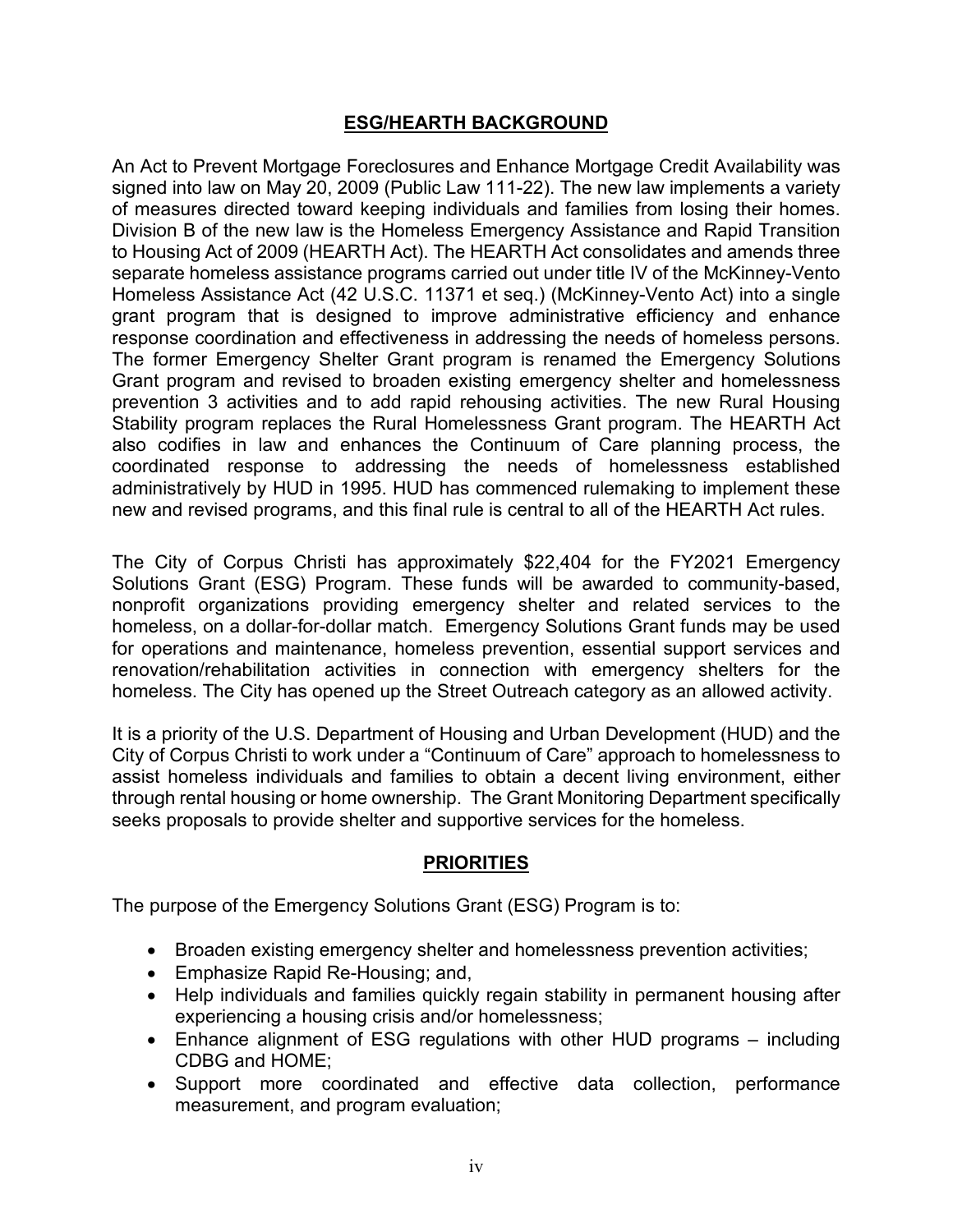- Encourage self-sufficiency in permanent housing; and,
- Rapidly place homeless individuals and/or families in permanent housing.
- This application is for

### **ESG SPECIFIC OBJECTIVES**

This RFP application is for Veteran Services ONLY for the following:

• Homeless prevention including short-term subsidies, security deposits or 1<sup>st</sup> month's rent, mediation programs, legal services and payment to prevent foreclosure on a home.

It is a priority of the U.S. Department of Housing and Urban Development (HUD) and the City of Corpus Christi to work under a "Continuum of Care" approach to homelessness to assist homeless individuals and families to provide supportive services but most importantly, to obtain a decent living environment, either through rental housing or home ownership.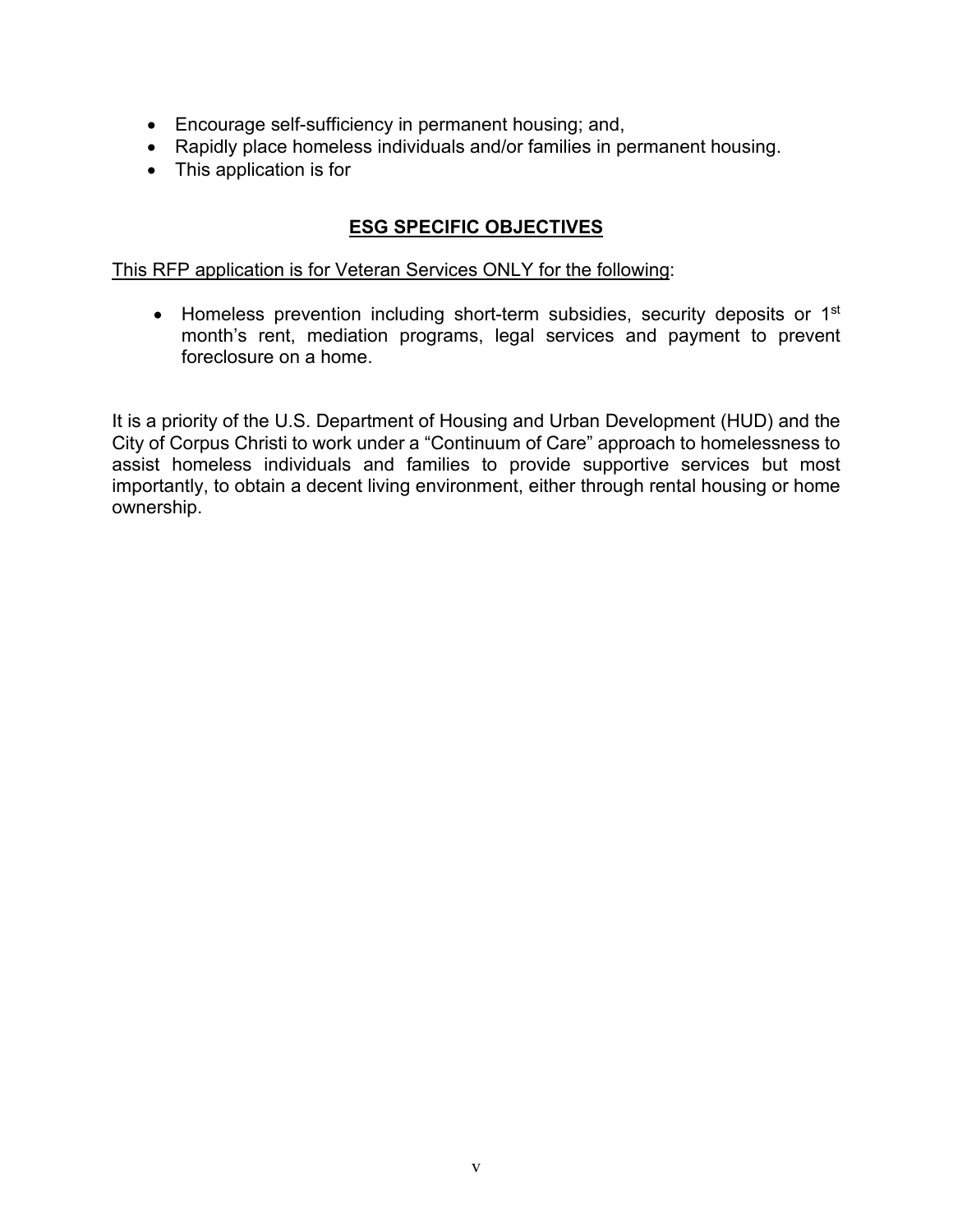#### **ESG GENERAL REQUIREMENTS**

Generally, proposals will be evaluated and preference given to those which:

- a. Top priority will be given to those agencies actively involved in the Continuum of Care process.
- b. Allow for the most efficient and cost-effective use of ESG Program funds so that as many homeless individuals and families as possible will be assisted.
- c. Demonstrate a commitment to the project in terms of time, effort, resources, etc.
- d. Include a realistic, detailed financial package that documents the ability of the applicant entity to match the Emergency Solutions Grant funds and demonstrates the ability to leverage financing from other sources. (Expenditures should be explained).
- e. Describe the nature and extent of the (documented) unmet homeless need within the applicant's jurisdiction and detail the extent to which the proposed activities address this need.
- f. Prove the ability of the applicant entity to carry out the proposed activities within the 2021 program year.

### **EVALUATION CRITERIA**

Generally, proposals will be evaluated and preference given to those which:

- 1. Top priority will be given to those agencies actively involved in the Continuum of Care process.
- 2. Allow for the most efficient and cost-effective use of ESG Program funds so that as many homeless individuals and families as possible will be assisted.
- 3. Demonstrate a commitment to the project in terms of time, effort, resources, etc.
- 4. Include a realistic, detailed financial package that documents the ability of the applicant entity to match the Emergency Solutions Grant funds and demonstrates the ability to leverage financing from other sources. (Expenditures should be explained).
- 5. Describe the nature and extent of the (documented) unmet homeless need within the applicant's jurisdiction and detail the extent to which the proposed activities address this need.
- 6. Prove the ability of the applicant entity to carry out the proposed activities within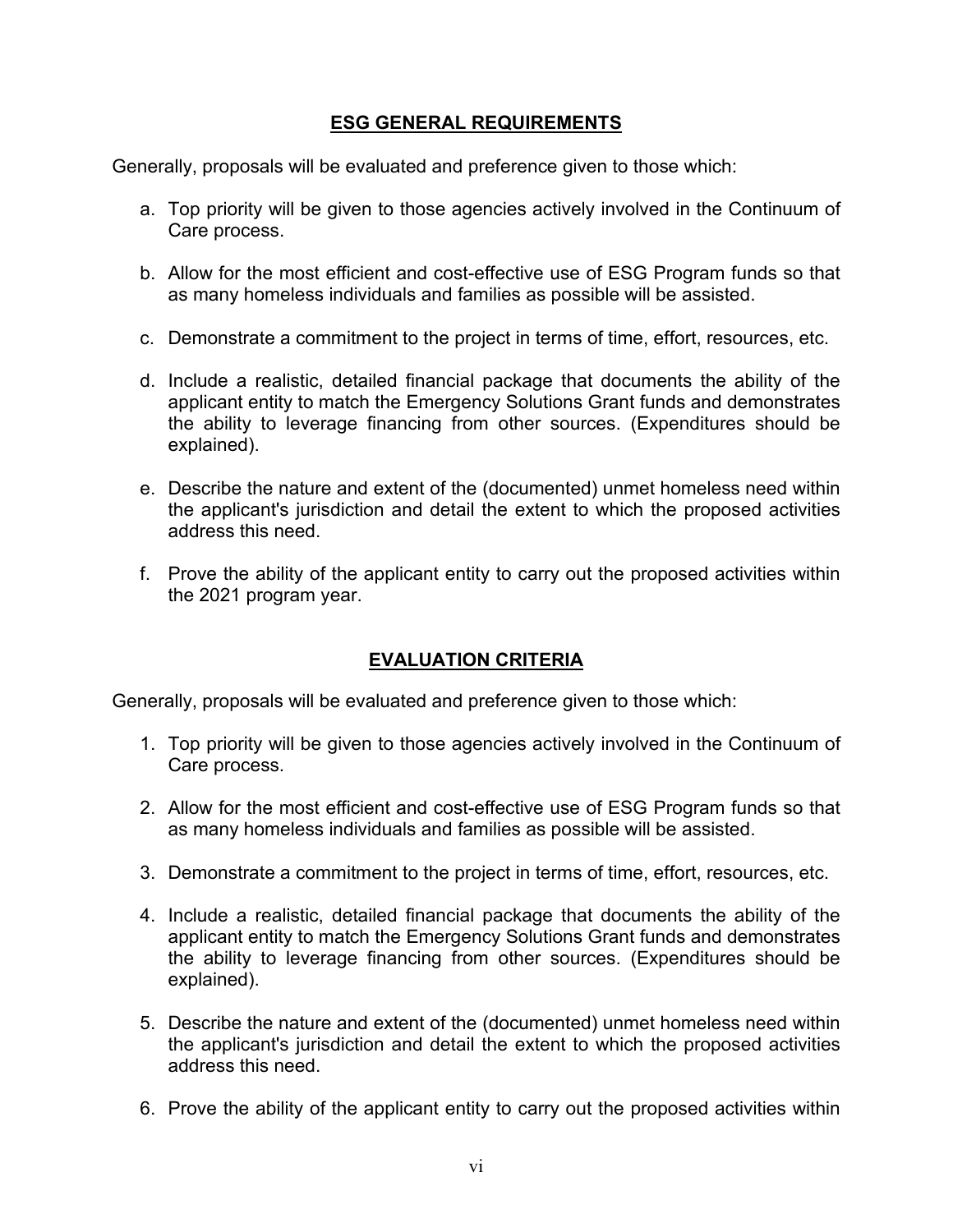the 2021 program year.

- 7. Demonstrate effectiveness in serving the homeless, including the ability to establish, maintain, and/or improve the self-sufficiency of homeless individuals.
- 8. Current or previous funded agencies timeliness reimbursement requests / draw request.
- 9. Priority will be given to projects who undertake the Rapid Re-housing, Homeless Prevention and Street Outreach activities.

The above is not listed in any order of priority. The City of Corpus Christi has the final decision-making authority on the selection of proposals to be funded.

### **DEPARTMENTAL STRUCTURE**

The Grant Monitoring Department administers the Community Development Block Grant (CDBG); the Home Investment Partnerships (HOME) Program; the Emergency Solutions Grant (ESG) Program; and is responsible for the coordination of the application review process of the program.

#### **CRITERIA FOR DECISION MAKING**

Proposals will be evaluated in the following areas:

| 1. Alignment of GMD 5-year Plan           | 20 points |
|-------------------------------------------|-----------|
| 2. Organizational capacity and experience | 20 points |
| 3. Evidence of need for services          | 20 points |
| 4. Statement of Work/Service plan         | 20 points |
| 5. Budget and Financial Management        | 20 points |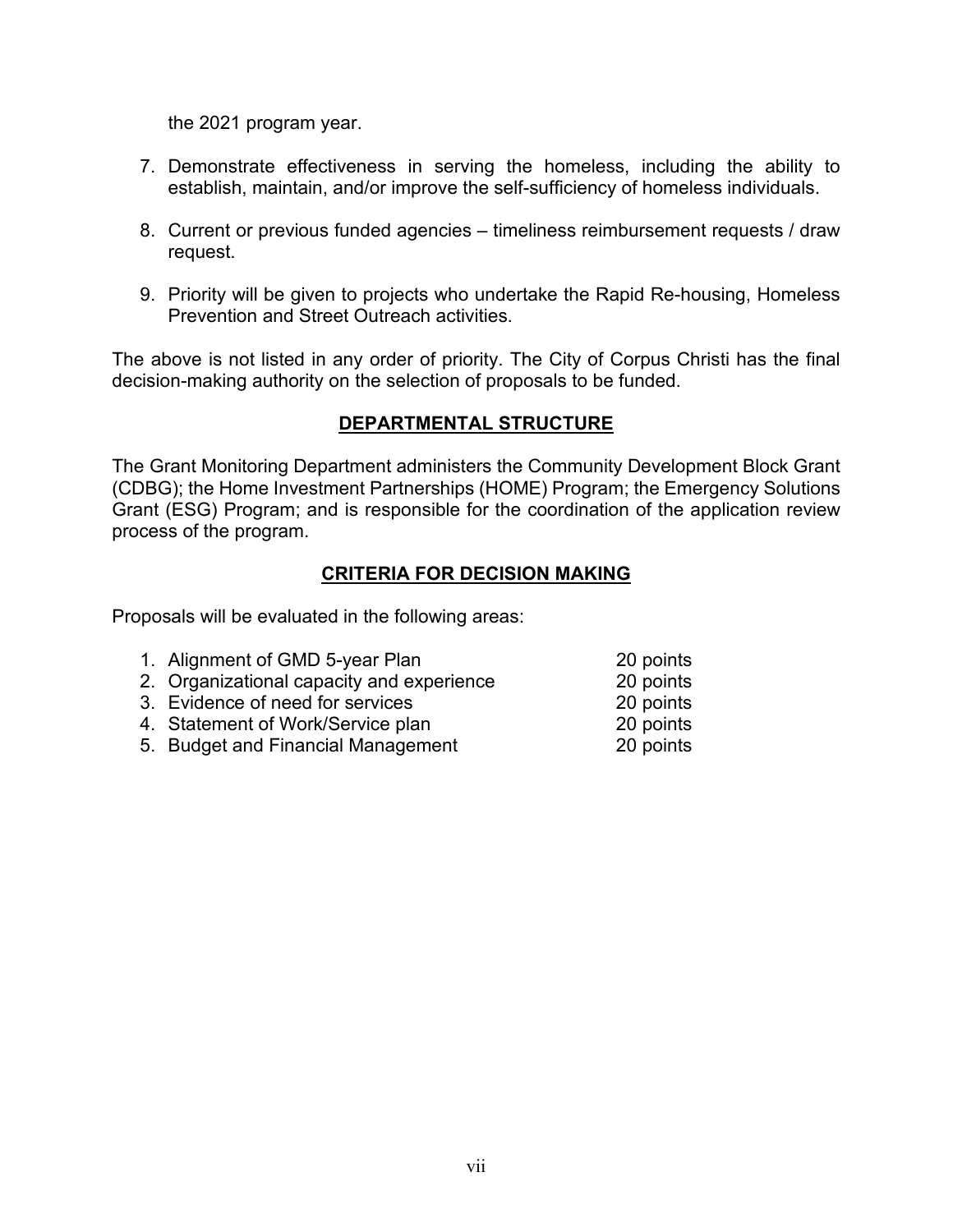# **SECTION II**

# **ESG REQUEST FOR PROPOSAL GENERAL INFORMATION**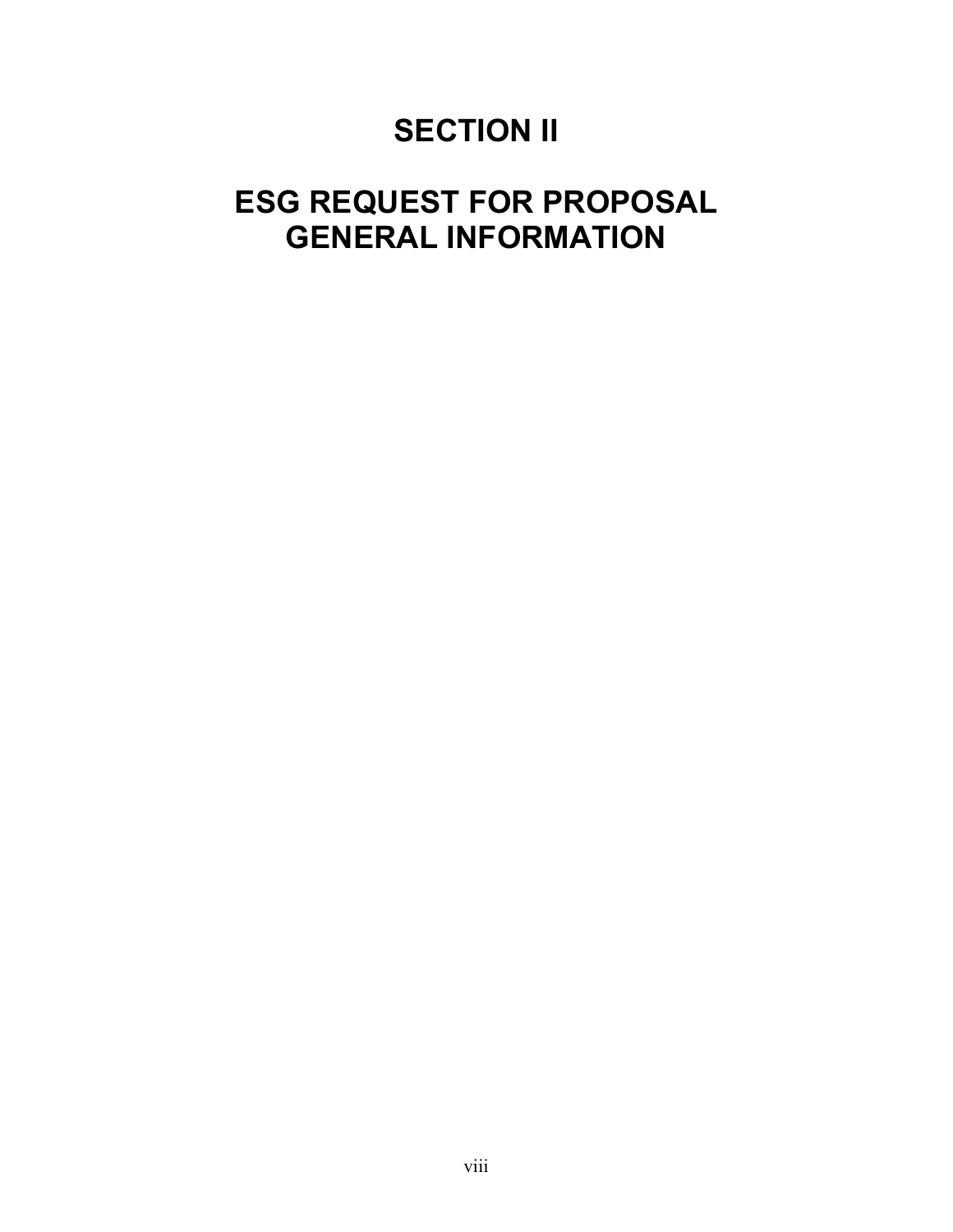### **ESG ACTIVITIES ELIGIBLE FOR CONSIDERATION**

#### HOMELESS PREVENTION FOR VETERANS.

- Eligible Program Participants:
	- o Homeless Prevention: Individuals and families who are at *imminent risk, or at risk of homelessness*, meaning those who qualify under paragraph (2) and (3) of the homeless definition or those who qualify as at risk of homelessness. Individuals and families must have an income at, or below 30% Area Median Income.
- Overview of Eligible Activities:
	- o Homelessness Prevention entails provision of housing relocation and stabilization services and rental assistance, as necessary, to individuals or families who are imminently at risk of becoming homeless to help them regain stability in their current housing or other permanent housing or, where individuals or families who are literally homeless, to help them move as quickly as possible into permanent housing and achieve stability in that housing. Eligible service activities include intake services, housing search/placement, and case management.

### **ACTIVITIES INELIGIBLE FOR CONSIDERATION**

Emergency Solutions Grant amounts may not be used for activities other than those listed above. For example, grant amounts may not be used for:

- Rehabilitation services, performed by the staff of a grantee or recipient such as preparation of work specification, loan processing, or inspections.
- Mortgage assistance

Additional Emergency Solutions Grant Program information, along with detailed eligible activities, can be found at [www.hudexchange.info](http://www.hudexchange.info/) and click on Emergency Solutions Grant Program.

### **FAITH-BASED ORGANIZATIONS**

*Background***.** On December 12, 2002, Executive Order 13279 was issued, requiring federal departments to treat all organizations fairly and without regard to religion in federal programs. It is HUD policy that, within the framework of constitutional church-state guidelines, faith-based organizations should be able to compete on an equal footing with other organizations for federal funding. Accordingly, organizations that are faith based are eligible, on the same basis as any other organization, to participate in HUD's programs and activities. Neither the federal government nor a state or local government receiving funds under a HUD program or activity shall discriminate against an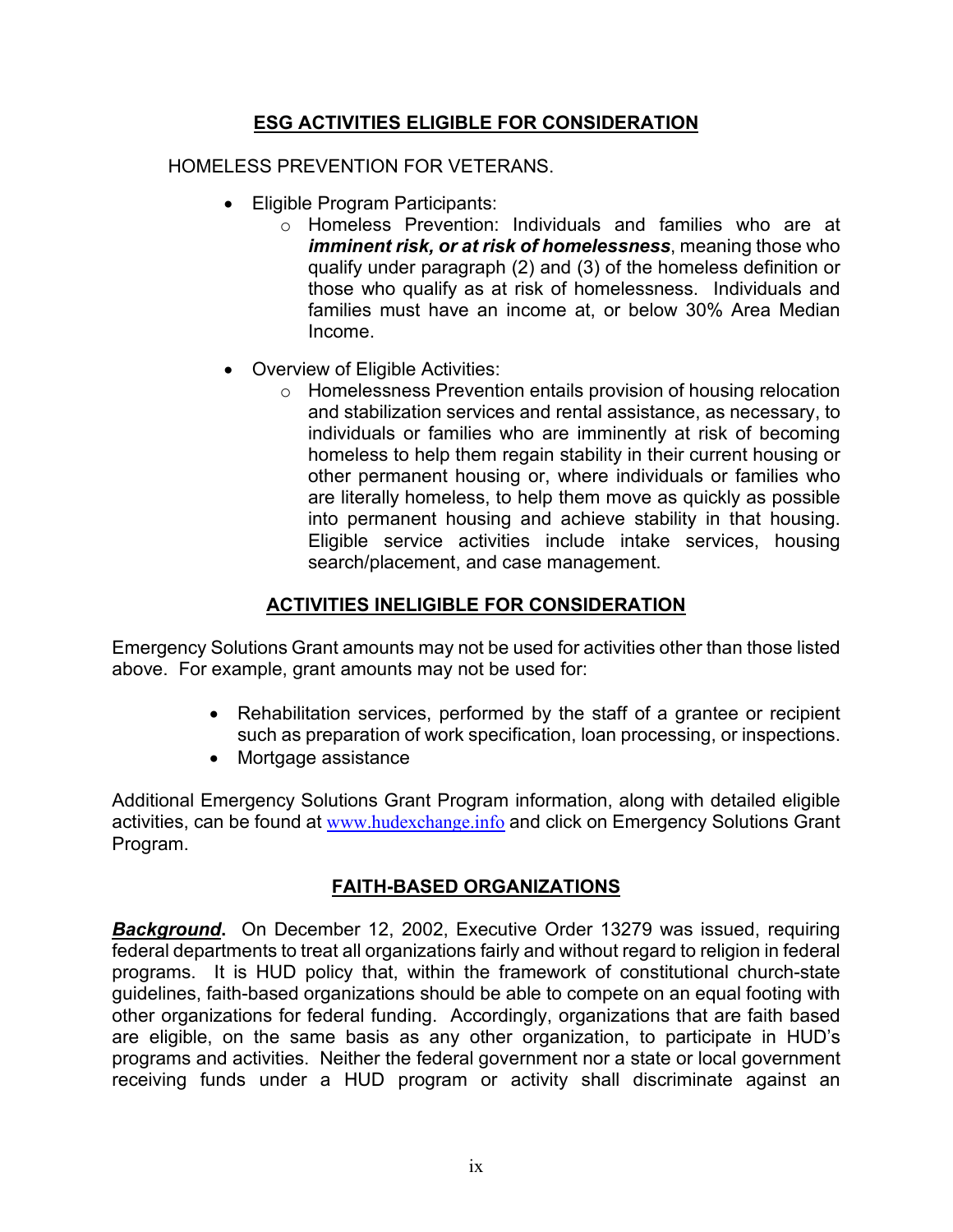organization on the basis of the organization's religious character or affiliation. HUD supports the participation of faith-based organizations in its programs.

*General Guidance***.** The new rule revises HUD regulations to remove barriers to the participation of faith-based organizations in the HOME, CDBG, and ESG Programs. In doing so, the preamble to the rule stresses that all program participants should complete on equal footing and be subject to the same requirements. In its implementation, HUD and grantees in the formula programs – HOME, CDBG, and ESG should be conscious that requirements for documentation, reporting, monitoring and use should be applied to all entities across the board. If a formula grant recipient has procedures in place, these procedures should be applied to all Subrecipient's without regard to their religious or secular status. Equality of treatment should be the guiding principle in implementing the regulations.

As with any regulatory change, the new rule requires clarification on several fronts in order to ensure a uniform and accurate implementation in the affected programs. This is to provide guidance on certain aspects of the September 30, 2003, final rule. The guidance contained in this notice applies to all eight of the Community Planning and Development programs, as it determines necessary, and as it receives questions and requests for clarification on the new regulatory requirements.

*Applicability***.** On September 30, 2003 (68 FR 56396), HUD issued a final rule requiring equal treatment of faith-based organizations for eight HUD programs administered by its Community Planning and Development (CPD) Division. In addition, HUD published a final rule on July 9, 2004 (69 FR 41712) requiring, among other things, that states under the CDBG program provide equal treatment of faith-based organizations.

### **DEFINITIONS**

#### **The Hearth Act revises the definition of homeless and the corresponding recordkeeping requirements. The four broad categories under the new definition of homeless are:**

- 1) Individuals and families who lack a fixed, regular, and adequate nighttime residence and includes a subset for an individual who resided in an emergency shelter or a place not meant for human habitation and who is exiting an institution where he or she temporarily resided;
- 2) Individuals and families who will imminently lose their primary nighttime residence;
- 3) Unaccompanied youth and families with children and youth who are defined as homeless under other federal statutes who do not otherwise qualify as homeless under this definition; and
- 4) Individuals and families who are fleeing, or are attempting to flee, domestic violence, dating violence, sexual assault, stalking, or other dangerous or life-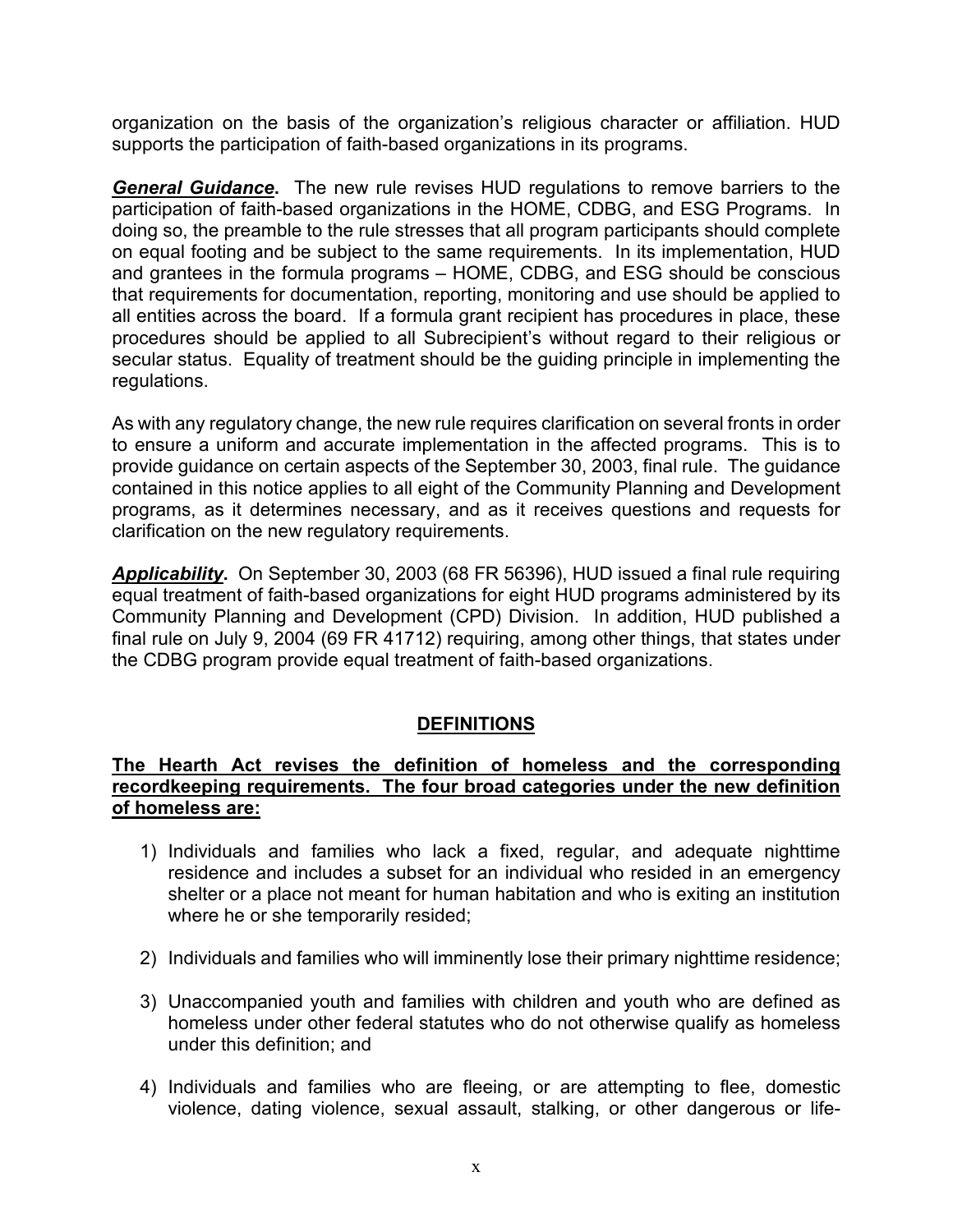threatening conditions that relate to violence against the individual or a family member.

*At Risk of Homelessness.* The interim rule clarifies the definition of "at risk of homelessness" under section 401(1) of the McKinney-Vento Act, as amended by the HEARTH Act of 2009, and under 24 CFR 576.2. The definition includes three categories under which an individual or family may qualify as "at risk of homelessness."

At risk of homelessness means:

An individual or family who:

- 1) Has an annual income below 30 percent of median family income for the area, as determined by HUD;
- 2) Does not have sufficient resources or support networks immediately available to prevent them from moving to an emergency shelter or another place described in paragraph (1) of the "homeless" definition in 24 CFR 576.2; and
- 3) Meets one of the following conditions:
	- a) Has moved because of economic reasons two or more times during the 60 days immediately preceding the application for homelessness prevention assistance; or
	- b) Is living in the home of another because of economic hardship; or
	- c) Has been notified in writing that their right to occupy their current housing or living situation will be terminated within 21 days after the date of application for assistance; or
	- d) Lives in a hotel or motel and the cost of the hotel or motel stay is not paid by charitable organizations or by Federal, State, or local government programs for low-income individuals; or
	- e) Lives in a single-room occupancy or efficiency apartment unit in which there reside more than two persons or lives in a larger housing unit in which there reside more than 1.5 persons reside per room; or
	- f) Is exiting a publicly funded institution, or system of care; or
	- g) Otherwise lives in housing that has characteristics associated with instability and an increased risk of homelessness, as identified in the recipient's approved consolidated plan.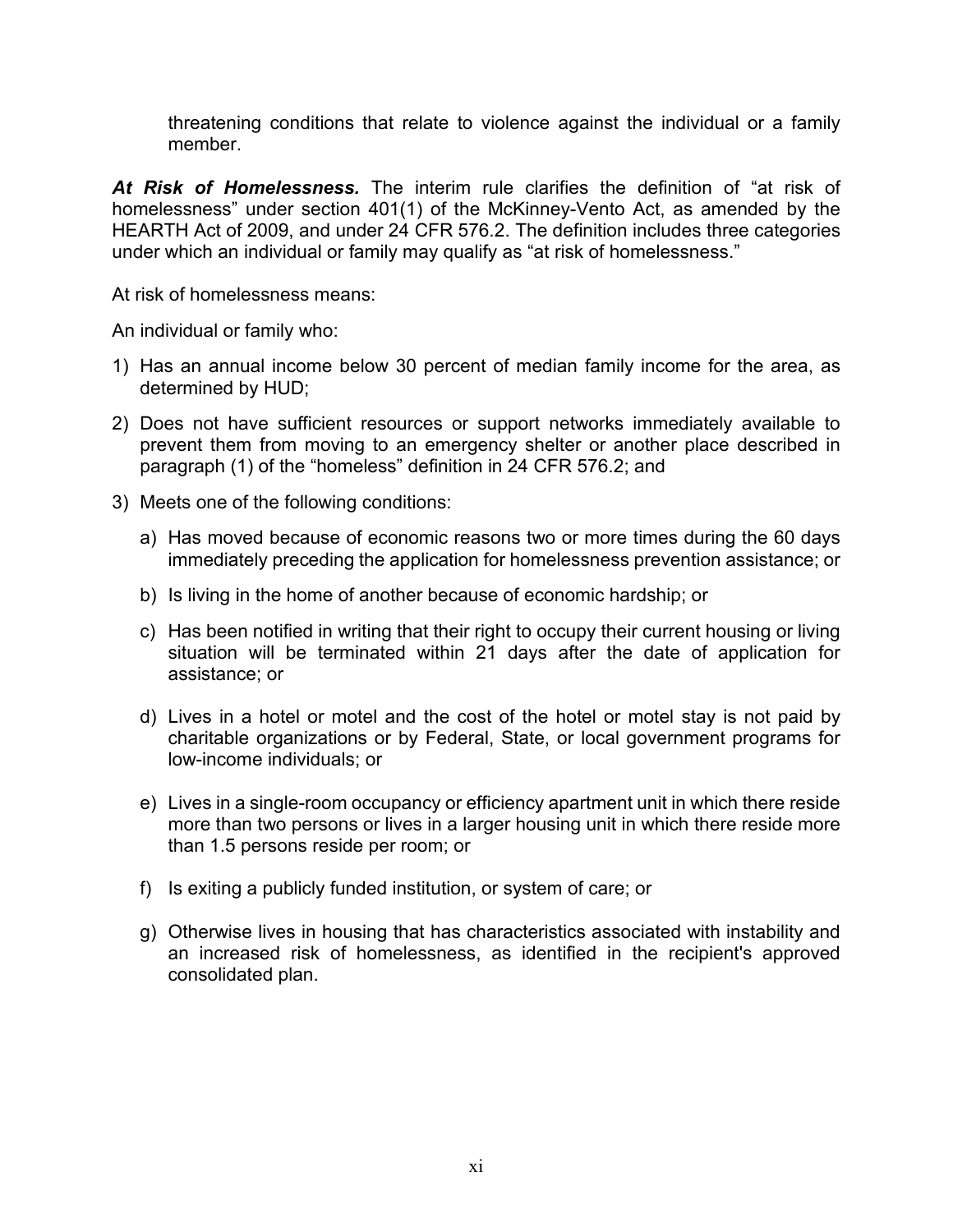# **SECTION III**

# **RFP PROPOSAL APPLICATION**

*(SUBMIT PAGES 1 TO 12)*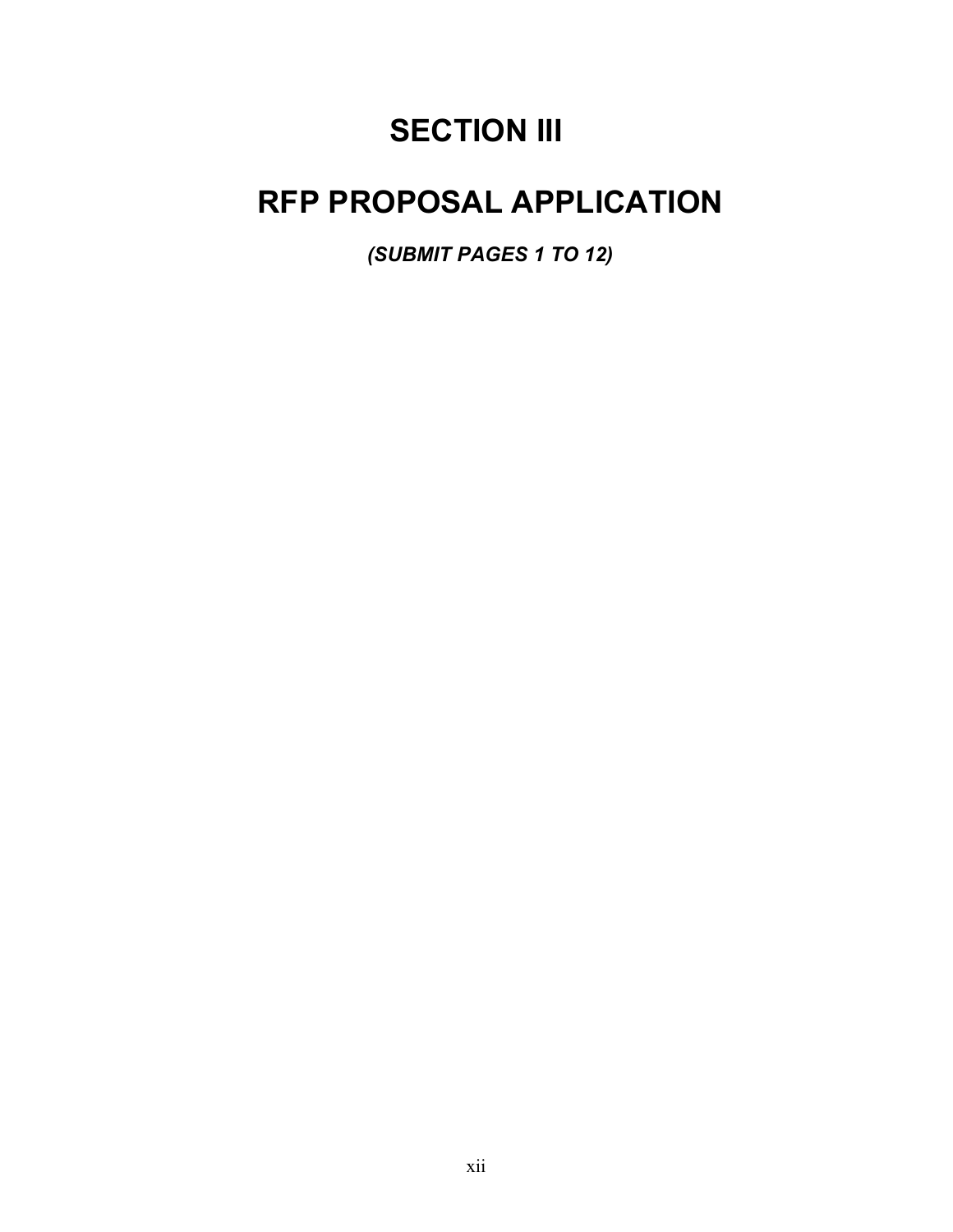#### **RFP FULL APPLICATION REQUIREMENT LIST**

**All proposals must include the following items, either in narrative form or as an attachment:** Agencies that meet the eligibility criteria, agree to comply with the requirements, and wish to be considered for the grant in whole or in part.

- 1) **Page 1** Request For Proposal Cover Sheet Agency, Address, Zip, Contact Person, Hours of Operation, Phone No., Fax No., Council Member District, Email address, Services provided by Agency, Activities Requested, Certification, Authorized Representative and Date
- 2) **Page 2** Application Checklist
- 3) **Page 3** Project Description
- 4) **Page 6 -** Description of Project Activities
- 5) **Page 7 -** Proof of Matching Funds

Pursuant to 24 CFR 576.51, each grantee must supplement its ESG grant amount with an equal or greater amount of match funds from sources other than ESG funds. These match funds must be provided after the date of the grant award. *Matching funds used for this ESG project may not be used to match any other projects or grant. Applicants must submit a letter of commitment signed by a person authorized by the entity to make such a commitment of resources.* This letter should identify the resource(s) to be provided, a minimum dollar value to be provided, and for what purpose the resource(s) will be used. *(See Table 2, Page 7)*  Applicants must realize that any resources committed in an application and considered in the evaluation of that application must be provided in the event that the project is selected for funding.

- a. The value of any donated material or building. The fair market value of a building may be used as match only if the building was donated for the activities in the ESG application and is not currently being used for these activities. When using the fair market value of a donated building as match, submit documentation from the appraisal district, an appraiser, or realtor as to the value of the property, and information relating to the circumstances of the donation, including when the building was donated and for what purpose, current use of building, and how long the building has been used for its current purpose.
- b. The fair market rental or lease value of a building currently occupied by an applicant, based on 12-month occupancy. Submit a letter from the appraisal district, an appraiser, or Realtor that specifies location of building, square footage, value per square foot, and total lease or rent value.
- c. Staff salaries. When using any staff salary as match, include the position/title, annual salary, the percentage of time dedicated to ESG activities, and the dollar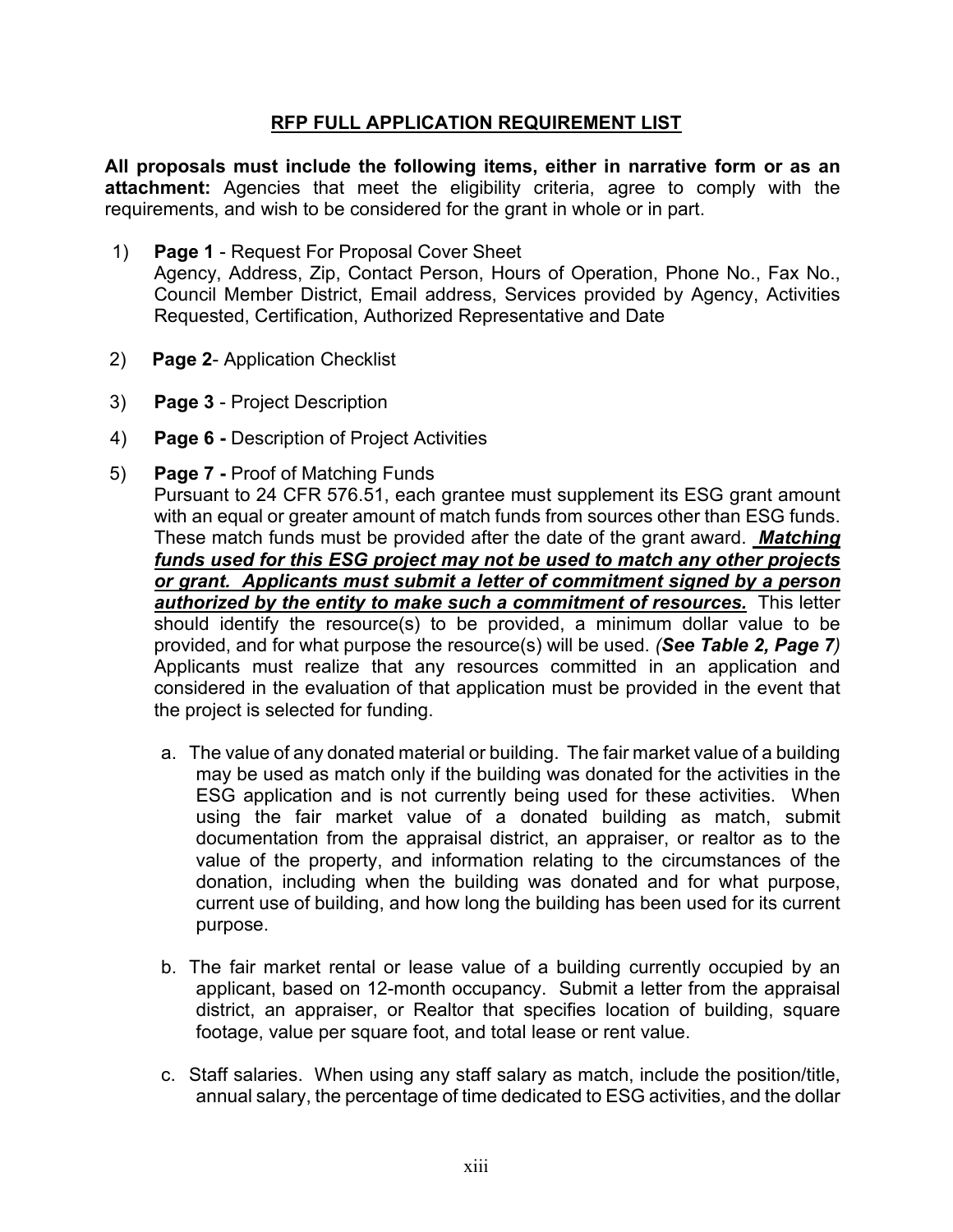amount of their salary that will be used as match.

- d. The time and services contributed by volunteers to carry out the emergency shelter program, determined at the rate of \$5.00 per hour. [Note: Volunteers providing professional services such as medical or legal services are valued at the reasonable and customary rate in the community.]
- **6) Page 8 -** Source(s) of Funds for Operating Expenses
- **7) Page 9 -** Disclosure of Interest
- **8) Page 10 -** Resolution (authorization from Board of Directors to Submit Proposal)
- **9) Page 11 -** Previous ESG Funding Form
- **10) Page 12 –** Breakdown of Proposed Budget
- **11)** Attachments:
	- List of Board Members and their Affiliation (Homeless or previously homeless person must be on Board of Directors).
	- Proof of Nonprofit Status
	- Copy of most recent audit including accompany management letter or other evidence of adequate internal accounting controls such as procedure manuals.
	- See #16 below
- **12)** RFP must include the following as part of the narrative:
	- Type(s) of Service Your Agency Provides
	- The Current Services/Conditions of Current Program(s) and Target Group (Homeless Population/Special Group) Being Assisted
	- The Nature and Extent of the Unmet Need of the Homeless That Exists Within the Agency's Jurisdiction
	- The Extent To Which The Requested Services Will Address This Need
- **13)** Each recipient must maintain records which document the demographic characteristics of the persons assisted. Recipients will be required to submit reports to the City to verify compliance [i.e. Balance of State Quarterly and Annual Performance Report (APR)].
- **14)** Identify the participation of homeless or formerly homeless individuals on its board of directors or other policy-making entity.
- **15)** Assure that homeless individuals will be involved, to the maximum extent feasible through employment, volunteer services, or otherwise, in providing services that are assisted under ESG.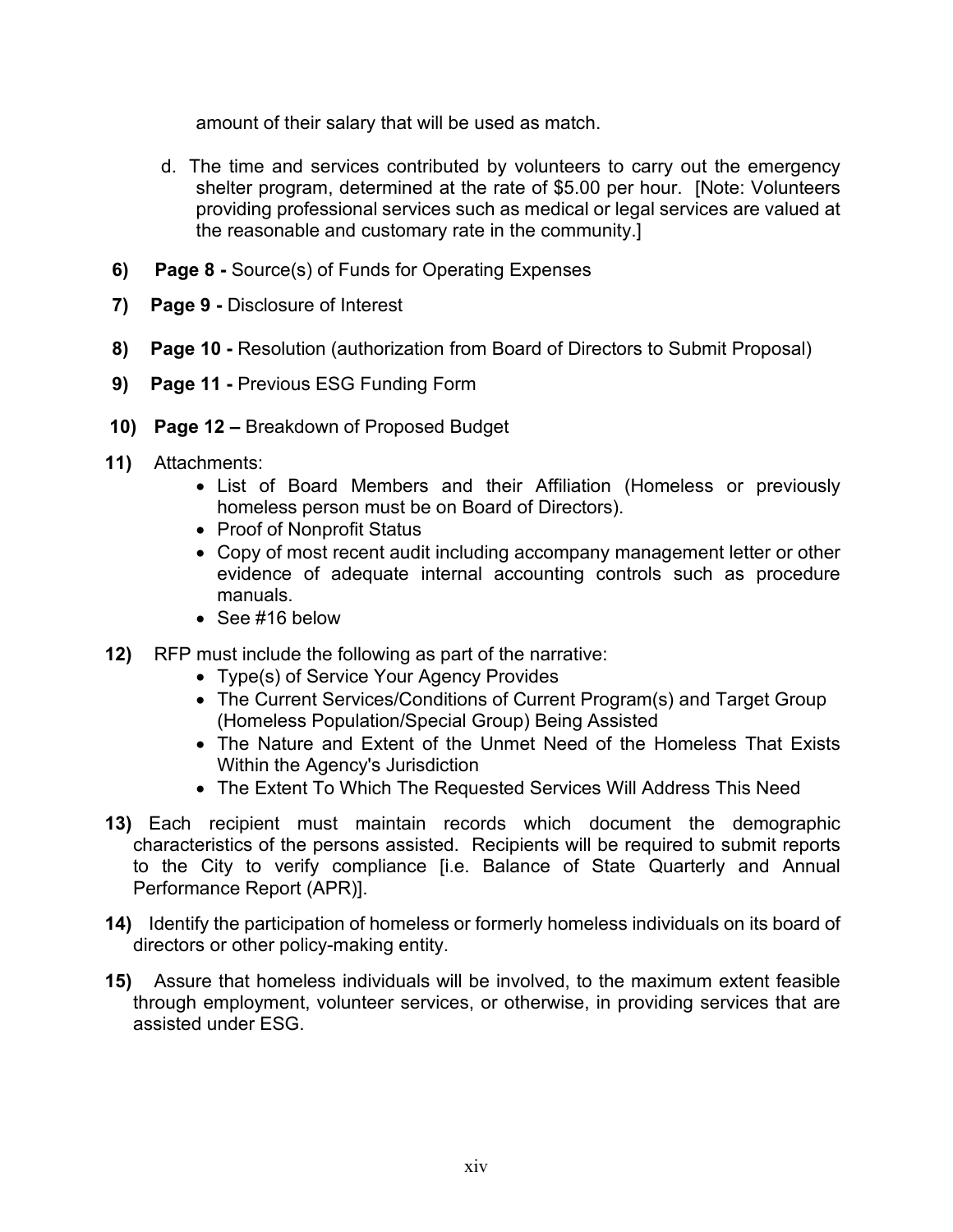- **16)**Please note that as part of the RFP process, a pre-application submittal was highly encouraged but not *mandatory.* One-on-one interviews will be scheduled for all applicants who have not previously received ESG funding for a project within the last year or as deemed necessary.
- **17)**Should your proposal receive FY2021 ESG funding, your agency is required to actively participate in the Homeless Management Information System (HMIS).
- **18)**For existing agencies currently receiving ESG funding: Agency must submit a Sage Report. The dates for the report are October 1, 2021-March 9, 2022.

The HEARTH Act makes HMIS participation a statutory requirement for ESG recipients and Subrecipients. Victim service providers cannot, and Legal Services Organizations may choose not to participate in HMIS. Providers that do not participate in HMIS must use a comparable database that produces unduplicated, aggregate reports instead.

**19)** Term of Agreement: Agreements awarded in response to this RFP full application will be for a term ending no later than September 30, 2022.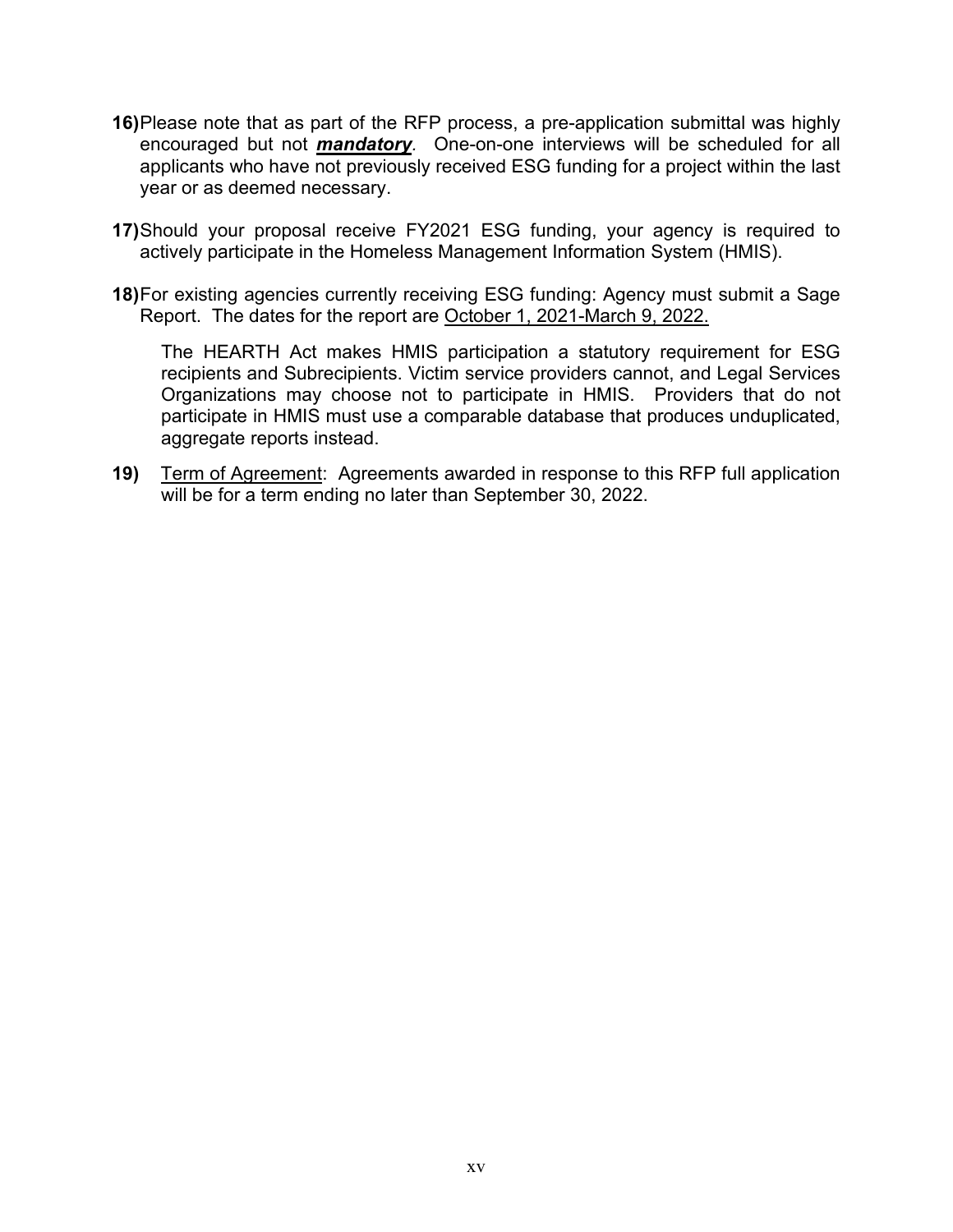| <b>CITY OF CORPUS CHRISTI</b><br><b>NEIGHBORHOOD SERVICES DEPARTMENT</b><br>FY2021 EMERGENCY SOLUTIONS GRANT (ESG) PROGRAM<br><b>PROPOSAL COVER SHEET</b> |           |                                 |  |  |
|-----------------------------------------------------------------------------------------------------------------------------------------------------------|-----------|---------------------------------|--|--|
| Agency:                                                                                                                                                   |           |                                 |  |  |
| <b>Address:</b>                                                                                                                                           |           | Zip:                            |  |  |
| <b>Contact Person:</b>                                                                                                                                    |           | <b>Hours of Operation:</b>      |  |  |
| Phone #:                                                                                                                                                  | Fax $#$ : | <b>Council Member District:</b> |  |  |
| <b>Email Address:</b><br><b>DUNS#:</b>                                                                                                                    |           |                                 |  |  |
| <b>Services Provided By Agency:</b>                                                                                                                       |           |                                 |  |  |
| <b>Amount of Request (\$)</b><br><b>Activities Requested</b>                                                                                              |           |                                 |  |  |
| <b>Emergency Shelter</b>                                                                                                                                  |           |                                 |  |  |
| <b>Homeless Prevention</b>                                                                                                                                |           |                                 |  |  |
| <b>Rapid Re-housing</b>                                                                                                                                   |           |                                 |  |  |
| <b>Street Outreach</b>                                                                                                                                    |           |                                 |  |  |
| \$22,404<br><b>Total Requested</b>                                                                                                                        |           |                                 |  |  |
| <b>CERTIFICATION</b>                                                                                                                                      |           |                                 |  |  |
| I hereby certify that the submission of this proposal has been duly authorized by our<br>governing body.                                                  |           |                                 |  |  |
| <b>Authorized Representative</b>                                                                                                                          |           | <b>Date</b>                     |  |  |
| TO BE COMPLETED BY GMD STAFF:                                                                                                                             |           |                                 |  |  |
| 1) IS PROJECT ELIGIBLE? □YES □NO<br>2) SUBMITTED A PRE-APPLICATION FORM? ■ YES ■ NO                                                                       |           |                                 |  |  |
| 3) ATTENDED TECHNICAL ASSISTANCE WORKSHOP? □YES □NO                                                                                                       |           |                                 |  |  |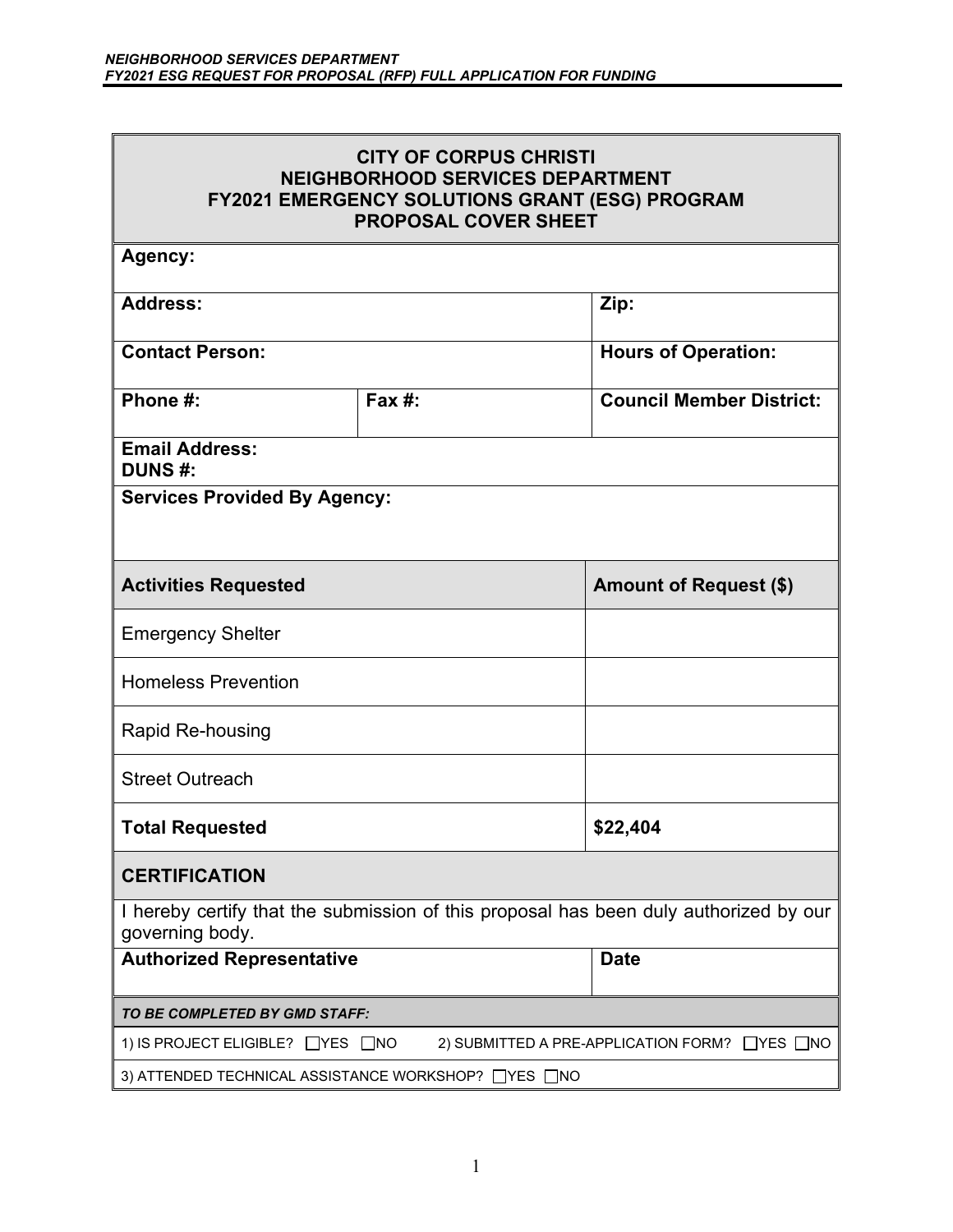### **APPLICATION CHECKLIST**

Applicant Name:

Program Name:

Review the following list of documentation requirements. The original and copy must include all of the following information in the order outlined below unless otherwise noted. Proposals that do **not** contain all the following information will be considered ineligible.

#### Application

- □ Request for Proposal Cover Sheet (Page 1)
- □ Application Checklist (Page 2)
- $\Box$  Project Description (Page 3 5)
- $\Box$  Description of Project Activities Table 1 (Page 6)
- $\Box$  Proof of Matching Funds Table 2 (Page 7)
- $\Box$  Source(s) of Funds for Operating Expenses Table 3 (Page 8)
- $\Box$  Disclosure of Interest (Page 9)
- □ Resolution (Page 10)
- $\Box$  Previous ESG Funding Form (Page 11)
- □ Budget Breakdown (Page 12)

### **\*\*\*ATTACHMENTS AND ADDITIONAL DOCUMENTS MUST BE SEPARATED BY TABS OR COLORED SHEETS\*\*\***

**Attachments** 

- $\Box$  List of Board Members and their Affiliation with Homeless or formerly homeless representative identified
- $\Box$  Proof of Non-Profit Status from IRS
- $\Box$  Copy of most recent audit including accompanying management letter or other evidence of adequate internal accounting controls (*in original only*)
- $\Box$  Sage Report which includes dates October 1, 2020-February 28, 2021. This applies only to agencies currently receiving ESG funding.
- Agency Articles of Incorporation (*in original only*)
- Agency By-laws (*in original only*)

Additional Documents

- ESG-funded Job Descriptions of Key Personnel for those jobs which will be fully or partially funded with ESG funds under the Emergency Shelter, Homeless Prevention, Rapid Re-housing, and Street Outreach Activities (if applicable)
- □ Client Intake Form

### **INCOMPLETE APPLICATIONS WILL NOT BE CONSIDERED**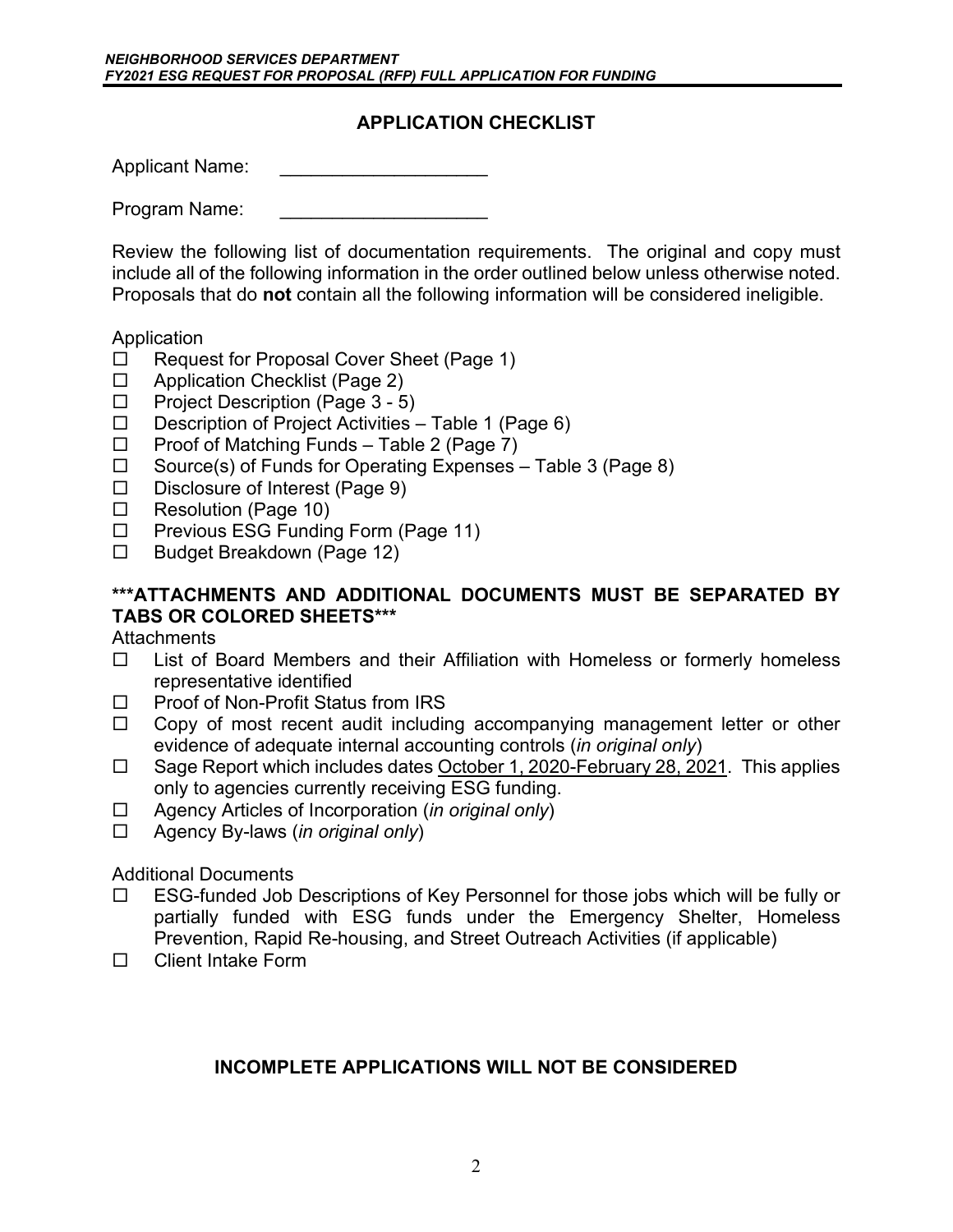### **PROJECT DESCRIPTION**

Each applicant must submit a Project Narrative. Ten page limit on standard 8.5x11" letter size paper (legal and two sided pages will not be accepted) in response to the following questions. Describe proposed activity(s) to be funded, amount of funds requested and provide total project cost estimates and basis for cost estimates. **(See Table 1, Page 6).**

### **NARRATIVE AND PROJECT DESCRIPTION**

1. Indicate proposed use of funds category - check those categories that apply:

Emergency Shelter

\_\_\_\_\_\_\_\_\_\_ Homeless Prevention

- \_\_\_\_\_\_\_\_\_\_ Rapid Re-housing
- **\_\_\_\_\_\_\_\_\_\_\_** Street Outreach

 $\overline{\phantom{a}}$ 

 $\overline{a}$ 

2. Number of unduplicated individuals to be served. (indicate those which apply to the project) \*Number may be approximation

a. Indicate the number of unduplicated persons to be served with the **ESG funds**:

b. Indicate the number of unduplicated households to be served with the **ESG funds**:

3. Describe the current service/conditions of your current program and indicate the target group (homeless population/special group) being assisted. (Use additional pages if needed, include name of agency for each additional page).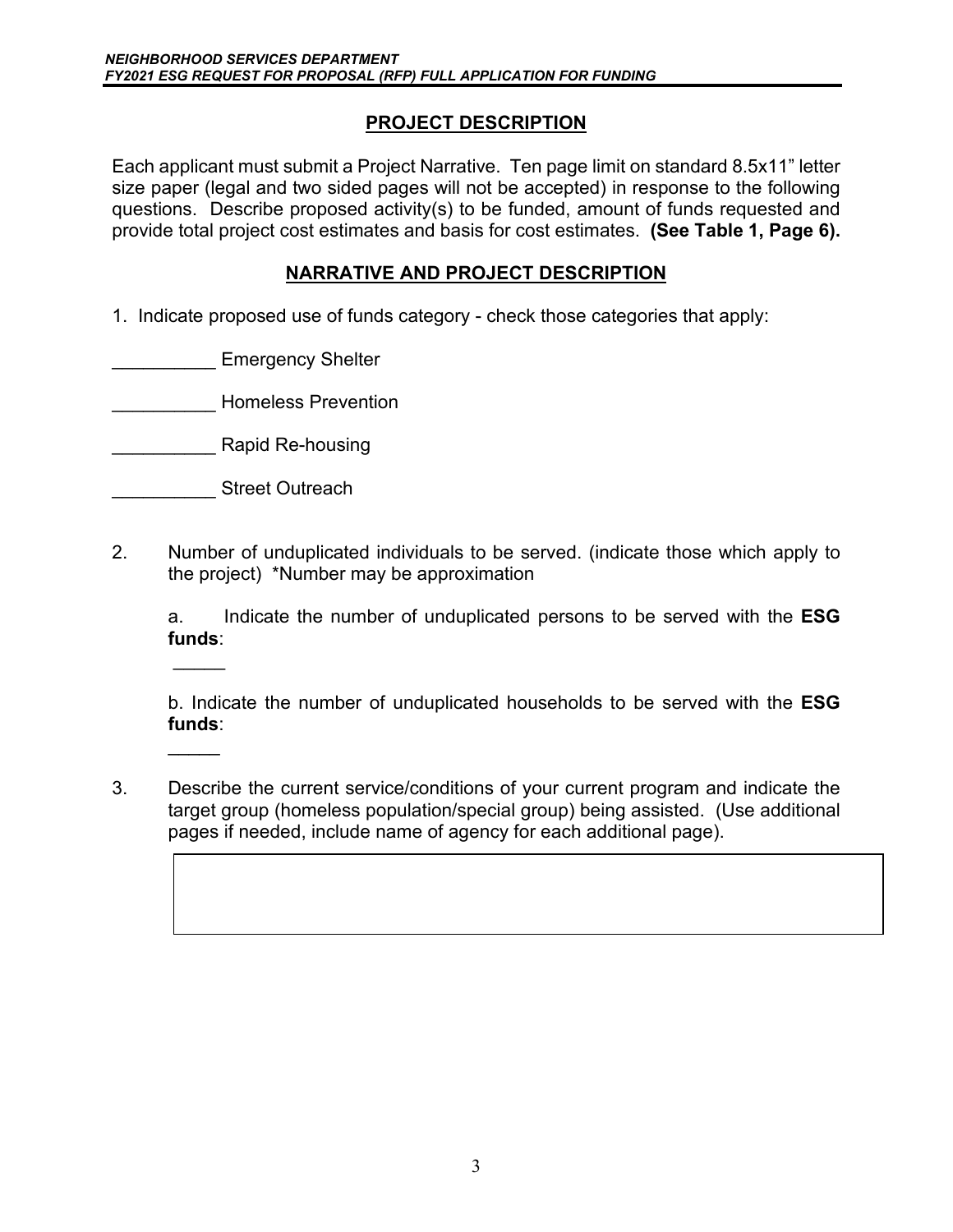- 4. Describe the nature and the extent of the unmet need for adequate emergency shelter or essential supportive services for the homeless that exists in your jurisdiction. (Please state the source of your information, e.g., previous studies, inventory of existing shelters, local unemployment data, welfare statistics, housing authority estimates, etc.).
- 5. Explain how the funding requested will address the needs of the population served.
- 6. Describe other funding that may affect the proposed activity.
- 7. Explain your agency's action plan which incorporates the "Continuum of Care" philosophy into your daily operations and services provided to your clients; include your agency's participation in the Homeless Issues Partnership Committee.
- 8. Describe the method by which your agency tracks/will track your clients as a means of determining how well the "Continuum of Care" approach toward rental housing/home ownership, is working. Is your agency affiliated with the Homeless Management Information System?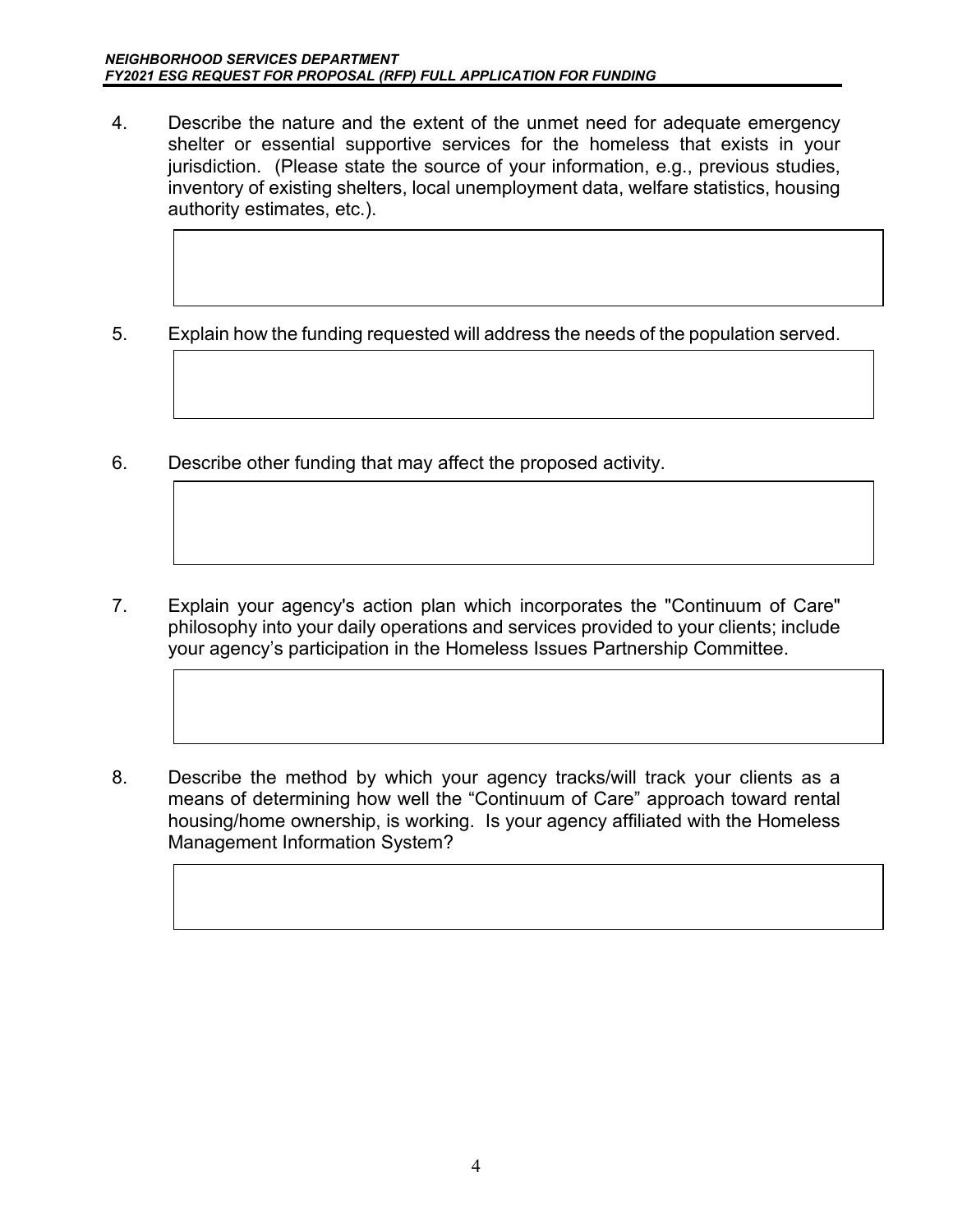- 9. The Grant Monitoring Department, under HUD's guidelines, believes assisting the homeless population is a community-wide endeavor, rather than an agency by agency endeavor. How will you and your agency participate and help to coordinate a community-wide approach to assisting the homeless population in Corpus Christi?
- 10. Explain how your agency coordinates with area service providers in order to refer clients for services your agency does not provide. Describe any referral system used and with which agencies do you refer clients to and for which services.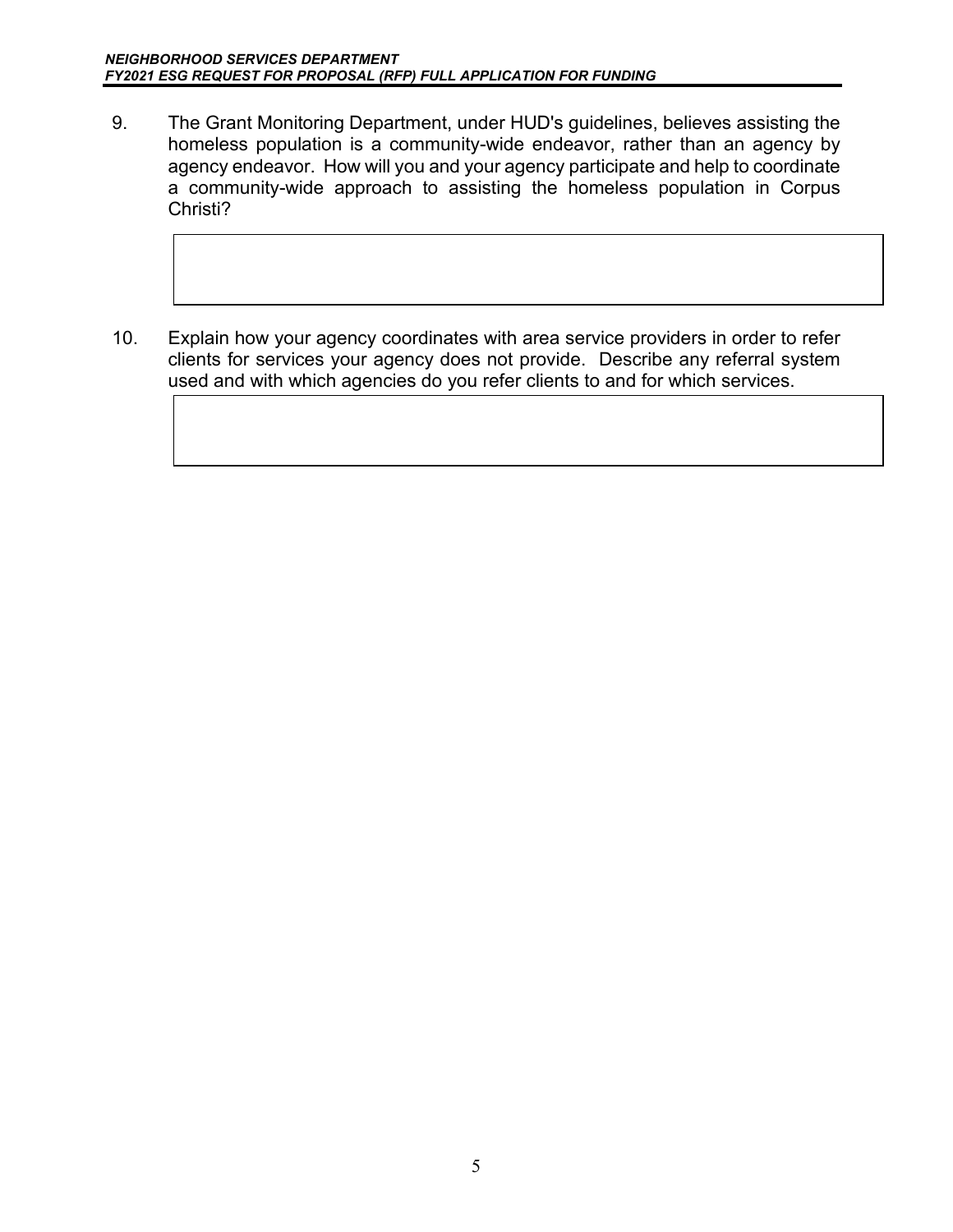#### **TABLE 1 DESCRIPTION OF PROJECT ACTIVITIES**

| <b>Eligibility Category</b> | <b>Description of</b><br><b>Activities</b> | <b>Line Item</b><br><b>Subtotals</b> | <b>Total Project</b><br><b>Cost Estimate</b> |
|-----------------------------|--------------------------------------------|--------------------------------------|----------------------------------------------|
| <b>Emergency Shelter</b>    |                                            |                                      |                                              |
| Homeless Prevention         |                                            |                                      |                                              |
| Rapid Re-housing            |                                            |                                      |                                              |
| <b>Street Outreach</b>      |                                            |                                      |                                              |
| Total \$ requested          |                                            |                                      |                                              |

### **Instructions for completing Table 1,** provide the following information**:**

- a. In the "Eligibility Category" column, list the corresponding eligibility category for each item for which ESG funds are requested.
- b. In the "Description of Activities" column, **provide a line item budget** that includes the proposed cost for each budget item under each Activity category.
- c. In the column entitled "Line Item Subtotals" column, enter the subtotal of each budget item.
- d. In the "Total Project Cost Estimate" column, enter the sum of all the subtotals for each category.
- e. Enter the total amount of funds being requested at the bottom of the last page. Make sure this amount matches the amount of funds requested.
- f. \*\*This table should indicate exactly which line items will be requested such as staff costs (identify which staff), utilities (identify which utilities), maintenance (identify which items) etc.\*\*

Organizations must match ESG funds a minimum of 100 percent from non-ESG sources. The amount of match required of each organization will be agreed upon during contract negotiations. Matching funds must be provided after the date of the grant award. Funds used to match a previous ESG activity may not be used to match a subsequent grant award.

Identify the sources and amounts of match as one of the following and submit supporting documentation.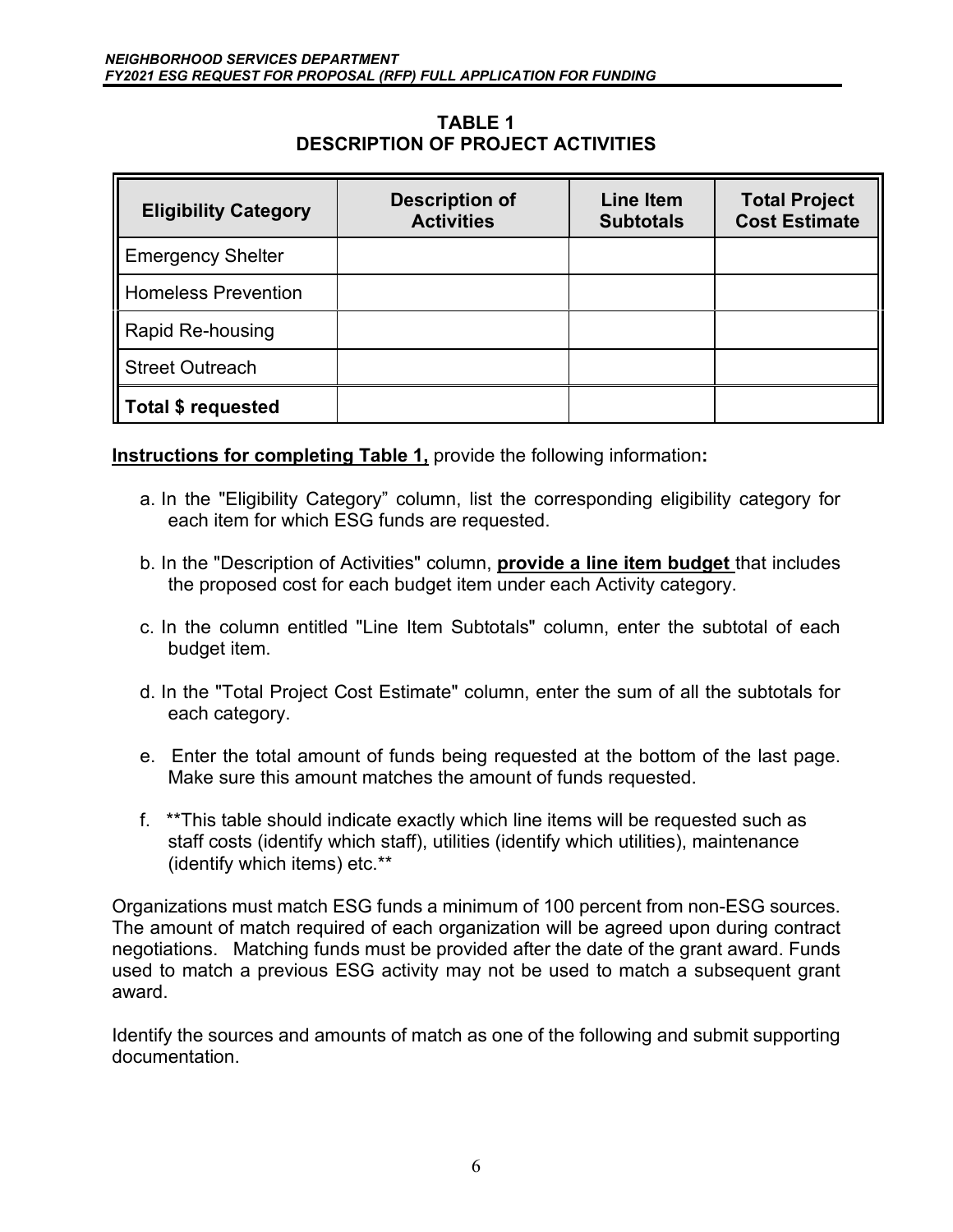#### **TABLE 2 MATCHING FUNDS**

| <b>Source</b>          | \$ Value | <b>Method of Calculation</b><br>(Determined by) |
|------------------------|----------|-------------------------------------------------|
| <b>Donations</b>       |          |                                                 |
| <b>Materials</b>       |          |                                                 |
| <b>Building</b>        |          |                                                 |
| Funds                  |          |                                                 |
| Lease                  |          |                                                 |
| <b>Salaries</b>        |          |                                                 |
| Volunteers (@ \$5/hr.) |          |                                                 |
| Other                  |          |                                                 |
| Total                  | \$       |                                                 |

NOTE: According to 24 CFR 576.201, each grantee must supplement its Emergency Solutions Grant amounts with an equal amount of funds from sources other than ESG funds.

- See Section III, Requirement List, Item No. 4 for reference on Table 2
- Note: Volunteers providing professional services such as medical or legal services are valued at the reasonable and customary rate in the community.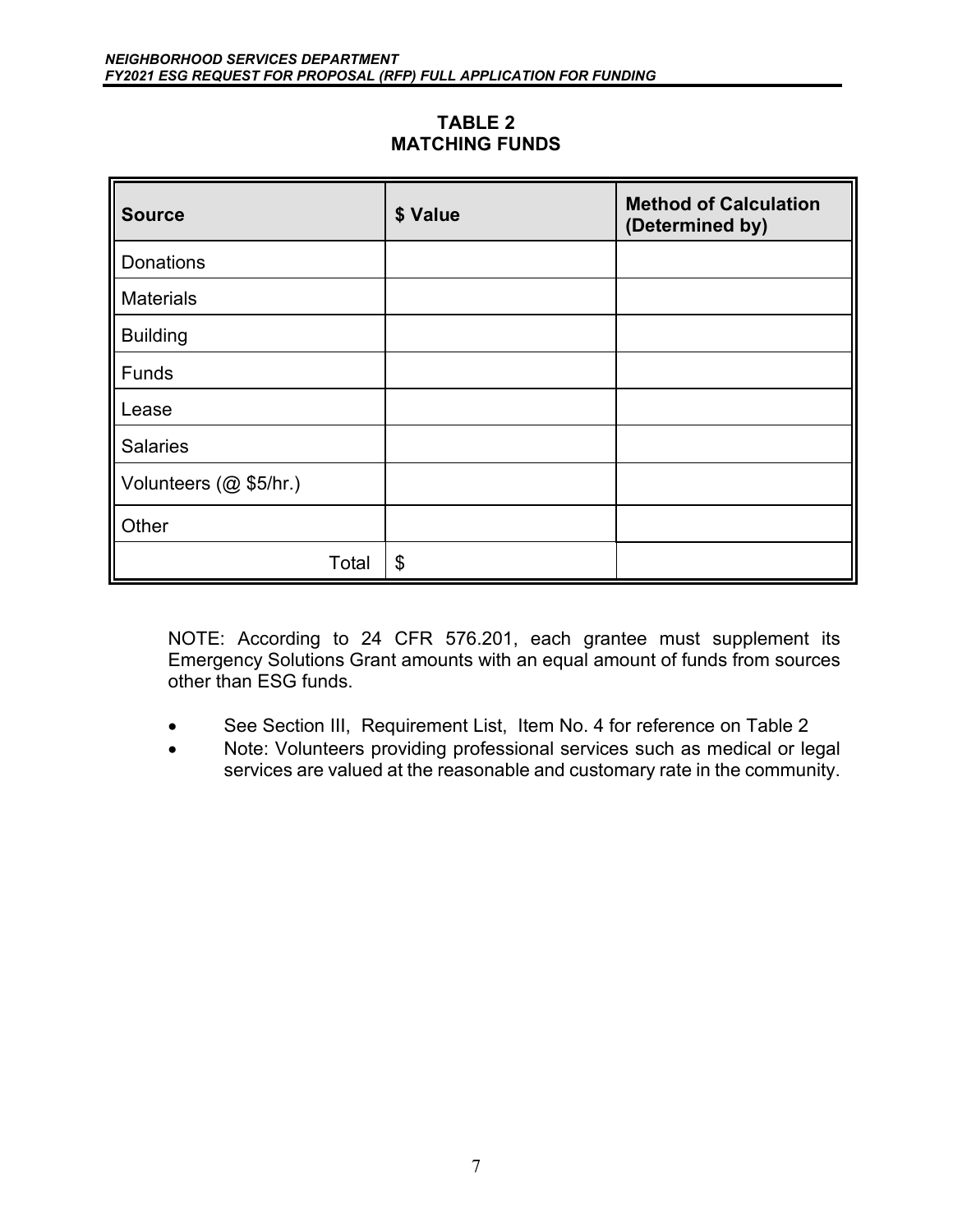| <b>TABLE 3</b>                                    |
|---------------------------------------------------|
| <b>SOURCE(S) OF FUNDS FOR OPERATING EXPENSES*</b> |

| <b>Source</b>                                  | <b>Current FY2020</b> | <b>Proposed FY2021</b> |
|------------------------------------------------|-----------------------|------------------------|
| City of Corpus Christi                         |                       |                        |
| <b>Federal Grants</b>                          |                       |                        |
| <b>State Grants</b>                            |                       |                        |
| <b>Local Grants</b>                            |                       |                        |
| <b>United Way</b>                              |                       |                        |
| <b>Other Non-Federal Grants</b>                |                       |                        |
| Contributions                                  |                       |                        |
| <b>Special Events</b>                          |                       |                        |
| Gifts                                          |                       |                        |
| Organizations                                  |                       |                        |
| Program Income                                 |                       |                        |
| Other (specify)                                |                       |                        |
| <b>Other Fundraising Activities/</b><br>Source |                       |                        |
| Other (specify)                                |                       |                        |
| <b>TOTAL</b>                                   |                       |                        |

\* Operating expenses include such items as personal services including fringe benefits, other services, materials, supplies and depreciation.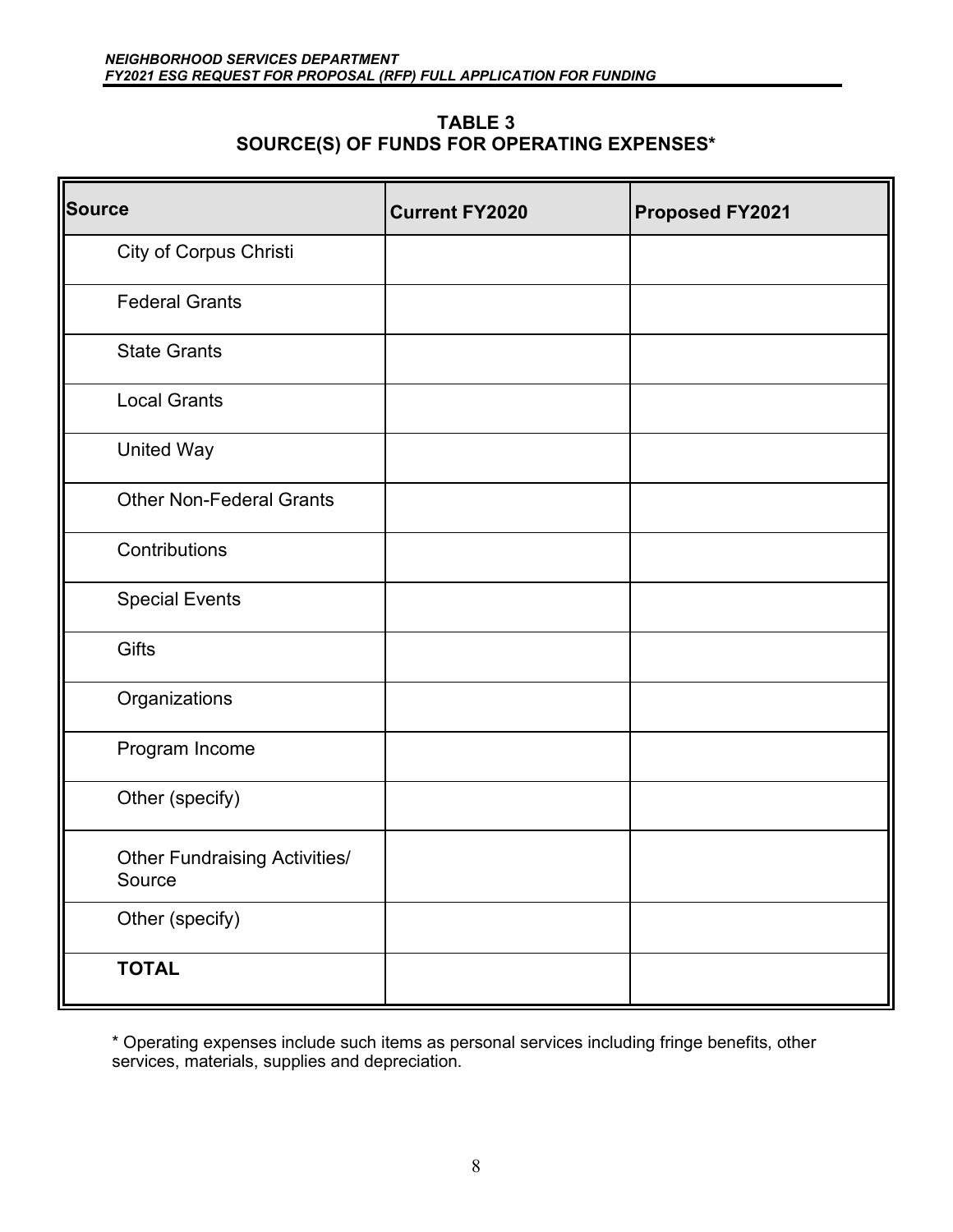

#### **CITY OF CORPUS CHRISTI - DISCLOSURE OF INTEREST**

City of Corpus Christi Ordinance 17112, as amended, requires all persons or firms seeking to do business with the City to provide the following information. Every question must be answered. If the question is not applicable, answer with "NA." See the definitions for the Disclosure of Interest in Section II - General Information.

| <b>COMPANY NAME:</b> |                                      |                              |       |                 |  |
|----------------------|--------------------------------------|------------------------------|-------|-----------------|--|
| P. O. BOX:           |                                      |                              |       |                 |  |
| STREET:              |                                      |                              | CITY: | ZIP:            |  |
| FIRM is:             | 1. Corporation (<br>4. Association ( | 2. Partnership (<br>5. Other |       | 3. Sole Owner ( |  |

#### **DISCLOSURE QUESTIONS**

If additional space is necessary, please use the reverse side of this page or attach a separate sheet.

1. State the names of each "employee" of the City of Corpus Christi having an "ownership interest" constituting 3% or more of the ownership in the above named "firm."

Name Job Title and City Department (if known) \_\_\_\_\_\_\_\_\_\_\_\_\_\_\_\_\_\_\_\_\_\_\_\_\_\_\_\_\_\_\_\_\_\_\_\_ \_\_\_\_\_\_\_\_\_\_\_\_\_\_\_\_\_\_\_\_\_\_\_\_\_\_\_\_\_\_\_\_\_\_\_\_\_\_\_\_\_\_\_\_\_\_\_\_\_\_

2. State the names of each "official" of the City of Corpus Christi having an "ownership interest" constituting 3% or more of the ownership in the above named "firm."

| Name                                                                        | Title                                                                                                                                     |
|-----------------------------------------------------------------------------|-------------------------------------------------------------------------------------------------------------------------------------------|
| constituting 3% or more of the ownership in the above named "firm."<br>Name | 3. State the names of each "board member" of the City of Corpus Christi having an "ownership interest"<br>Board, Commission, or Committee |
|                                                                             | A State the names of each employee or officer of a "consultant" for the City of Cernus Christi who worked on                              |

4. State the names of each employee or officer of a "consultant" for the City of Corpus Christi who worked on any matter related to the subject of this contract and has an "ownership interest" constituting 3% or more of the ownership in the above named "firm."

| Name | Consultant |
|------|------------|
|      |            |

#### **CERTIFICATE**

I certify that all information provided is true and correct as of the date of this statement, that I have not knowingly withheld disclosure of any information requested, and that supplemental statements will be promptly submitted to the City of Corpus Christi, Texas as changes occur.

| Certifying Person:              | $\tau$ itle. |
|---------------------------------|--------------|
| (Type or Print)                 |              |
| Signature of Certifying Person: | Date:        |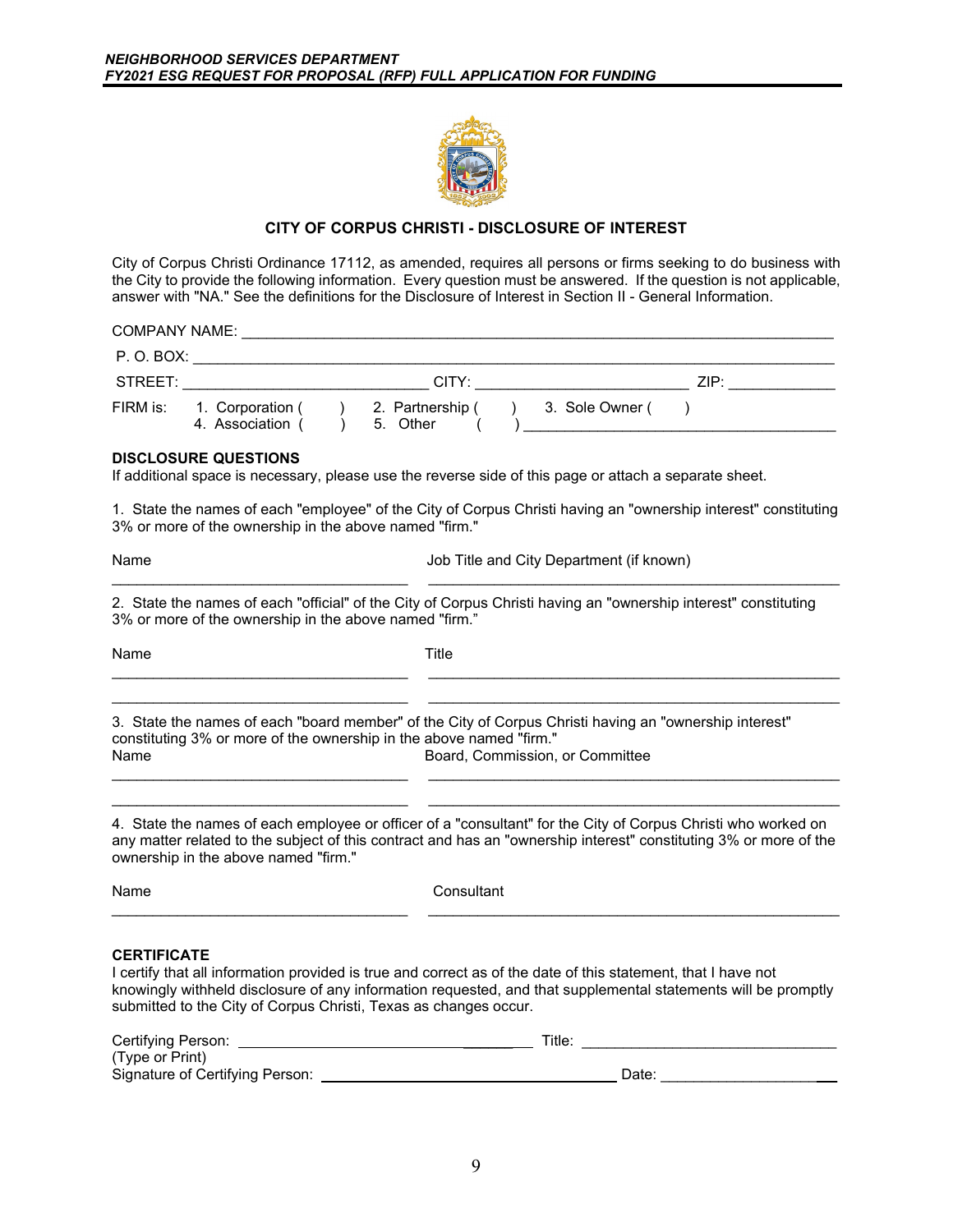### **RESOLUTION**

The following language is an example of an acceptable resolution that may be used to meet the

application requirements funding for the City of Corpus Christi ESG Program.

At a meeting held on (date) \_\_\_\_\_\_\_\_\_\_\_\_\_\_\_\_\_\_\_\_\_\_\_\_\_\_\_\_\_\_\_\_\_, the Board of Directors of (the agency) \_\_\_\_\_\_\_\_\_\_\_\_\_\_\_\_\_\_\_\_\_\_\_\_\_\_\_\_ passed the following resolution(s):

The Board of Directors authorizes the application for and use of funds from the City of Corpus Christi ESG program for activities described in the funding proposal entitled

The Board of Directors certifies that, if awarded funds by the City of Corpus Christi, (the agency) \_\_\_\_\_\_\_\_\_\_\_\_\_\_\_\_\_\_\_\_\_\_\_\_\_\_\_\_\_\_\_\_\_\_ shall implement the activities in a manner that ensures compliance with all applicable federal, State, and local laws, rules, and regulations.

The Board of Directors certifies that (the agency) The Board of Directors certifies that (the agency) debarred or suspended under federal or State ruling from participation in the receipt or expenditure of federal or State funds.

The Board of Directors certifies that (the agency) \_\_\_\_\_\_\_\_\_\_\_\_\_\_\_\_\_\_\_\_\_\_\_ is current with all taxes, including ad valorem, assessments, and other government charges lawfully imposed on (the agency) and the state of the state of the state of the state of the state of the state of the s

Upon an award of federal ESG funding, the Board of Directors authorizes \_\_\_\_\_\_\_\_\_\_\_\_\_\_\_\_\_\_\_\_\_\_\_\_\_\_ (title or named person), on behalf of (the agency) **EXECUTE:** The state of the execute a binding agreement with the City of

Corpus Christi for the expenditure of the funds.

\_\_\_\_\_\_\_\_\_\_\_\_\_\_\_\_\_\_.

Depending on the nature of the activity or the agency, if applicable, include the following statement:

The Board of Directors attests that (the agency) \_\_\_\_\_\_\_\_\_\_\_\_\_\_\_\_\_\_\_\_\_\_\_\_\_\_\_\_\_\_\_ administers a policy which ensures the confidentiality of records pertaining to any individual provided family violence prevention or treatment services.

Depending on the nature of the activity or the agency, if applicable, include the following statement:

The Board of Directors certifies that (the agency) administers a policy which ensures that homeless facilities are free from the illegal use, possession, and distribution of drugs and alcohol by its beneficiaries.

\_\_\_\_\_\_\_\_\_\_\_\_\_\_\_\_\_\_\_\_\_\_\_\_\_\_\_\_\_\_\_\_\_\_\_ \_\_\_\_\_\_\_\_\_\_\_\_\_\_\_\_\_\_\_\_\_\_\_\_\_\_\_\_\_\_\_\_\_\_ Signature of Board President November 2012 1994

\_\_\_\_\_\_\_\_\_\_\_\_\_\_\_\_\_\_\_\_\_\_\_\_\_\_\_\_\_\_\_\_\_\_\_ \_\_\_\_\_\_\_\_\_\_\_\_\_\_\_\_\_\_\_\_\_\_\_\_\_\_\_\_\_\_\_\_\_\_ Signature of Board Secretary **Date** Date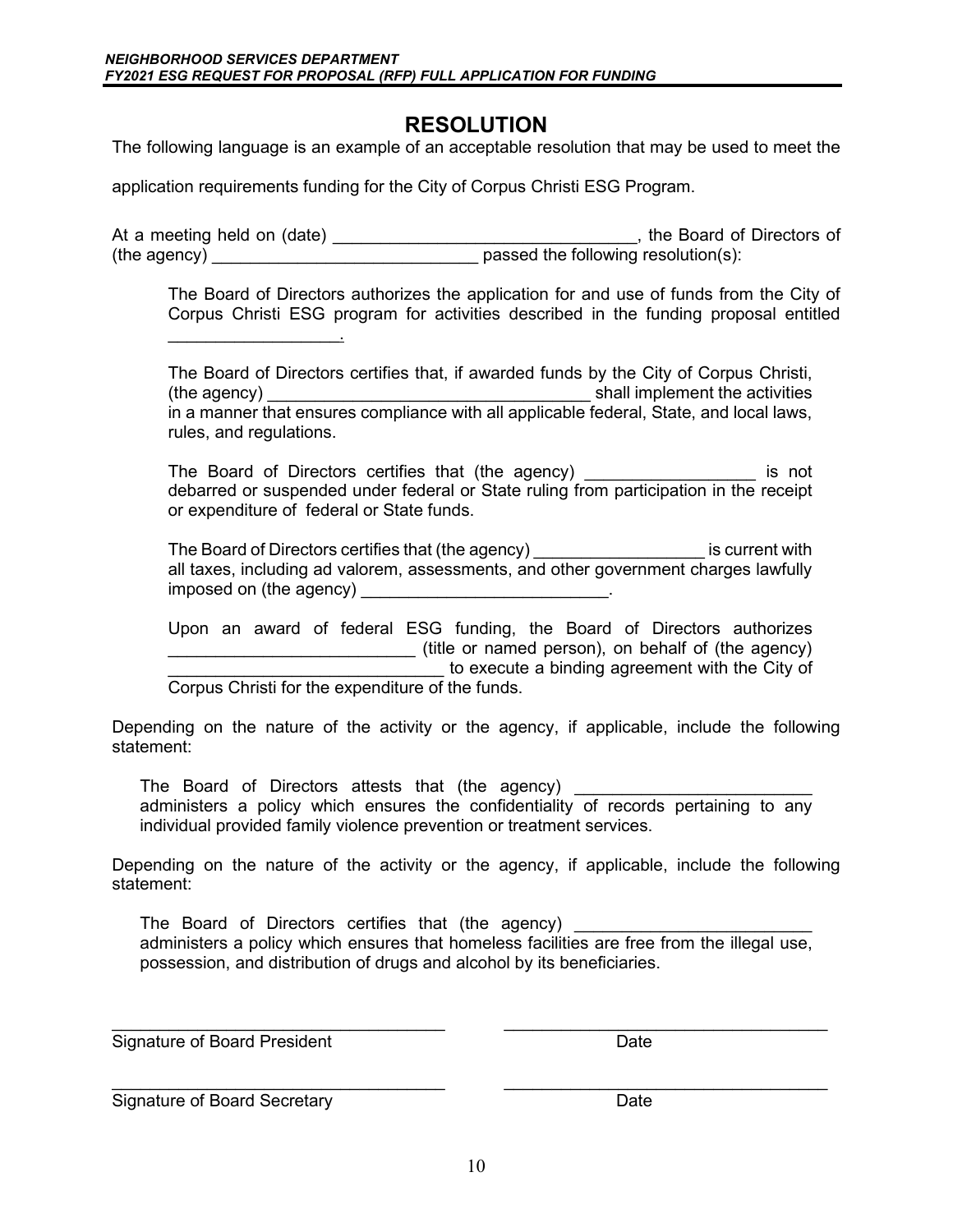Please provide the following information to identify any ESG funds previously received by your organization either directly from the Grant Monitoring Department (GMD) or with the Texas Department of Housing and Community Affairs (TDHCA).

| Amount of ESG Grant Award: _______________ Dates of Contract: __________________                    |                                         |                                                                                                                                                                                                                                                                                                                                                                                                                                                                                                 |
|-----------------------------------------------------------------------------------------------------|-----------------------------------------|-------------------------------------------------------------------------------------------------------------------------------------------------------------------------------------------------------------------------------------------------------------------------------------------------------------------------------------------------------------------------------------------------------------------------------------------------------------------------------------------------|
| Was the grant (check one): ______Direct from GMD; or: _______Subcontract from                       |                                         |                                                                                                                                                                                                                                                                                                                                                                                                                                                                                                 |
|                                                                                                     | State ________or federal ______ funds.  |                                                                                                                                                                                                                                                                                                                                                                                                                                                                                                 |
| Use of Funds by Category:                                                                           |                                         |                                                                                                                                                                                                                                                                                                                                                                                                                                                                                                 |
| <b>Street Outreach</b><br><b>Emergency Shelter</b><br>Rapid-Rehousing<br><b>Homeless Prevention</b> |                                         | $\frac{1}{2}$<br>$\frac{1}{2}$<br>$\begin{array}{c c}\n\hline\n\end{array}$                                                                                                                                                                                                                                                                                                                                                                                                                     |
|                                                                                                     |                                         |                                                                                                                                                                                                                                                                                                                                                                                                                                                                                                 |
| Amount of ESG Grant Award: ________________ Dates of Contract: _________________                    |                                         |                                                                                                                                                                                                                                                                                                                                                                                                                                                                                                 |
| Was the grant (check one): ______Direct from GMD; or: _______Subcontract from                       |                                         |                                                                                                                                                                                                                                                                                                                                                                                                                                                                                                 |
|                                                                                                     | State ________ or federal ______ funds. |                                                                                                                                                                                                                                                                                                                                                                                                                                                                                                 |
| Use of Funds by Category:                                                                           |                                         |                                                                                                                                                                                                                                                                                                                                                                                                                                                                                                 |
| <b>Street Outreach</b><br><b>Emergency Shelter</b><br>Rapid-Rehousing<br><b>Homeless Prevention</b> |                                         | $\begin{array}{c c c c c} \hline \multicolumn{3}{c }{\textbf{\small{5}}} & \multicolumn{3}{c }{\textbf{\small{5}}} & \multicolumn{3}{c }{\textbf{\small{5}}} & \multicolumn{3}{c }{\textbf{\small{5}}} & \multicolumn{3}{c }{\textbf{\small{5}}} & \multicolumn{3}{c }{\textbf{\small{5}}} & \multicolumn{3}{c }{\textbf{\small{5}}} & \multicolumn{3}{c }{\textbf{\small{5}}} & \multicolumn{3}{c }{\textbf{\small{5}}} & \multicolumn{3}{c }{\textbf{\small{5}}} & \multicolumn{3}{c }{\text$ |
|                                                                                                     |                                         |                                                                                                                                                                                                                                                                                                                                                                                                                                                                                                 |
| Amount of ESG Grant Award: ________________ Dates of Contract: _________________                    |                                         |                                                                                                                                                                                                                                                                                                                                                                                                                                                                                                 |
| Was the grant (check one): ______Direct from GMD; or: _________Subcontract from                     |                                         |                                                                                                                                                                                                                                                                                                                                                                                                                                                                                                 |
|                                                                                                     | State ________or federal ______ funds.  |                                                                                                                                                                                                                                                                                                                                                                                                                                                                                                 |
| Use of Funds by Category:                                                                           |                                         |                                                                                                                                                                                                                                                                                                                                                                                                                                                                                                 |
| <b>Street Outreach</b><br><b>Emergency Shelter</b><br>Rapid-Rehousing<br><b>Homeless Prevention</b> |                                         | \$<br>\$<br>\$<br>\$                                                                                                                                                                                                                                                                                                                                                                                                                                                                            |

\*You may add additional sheets as needed.